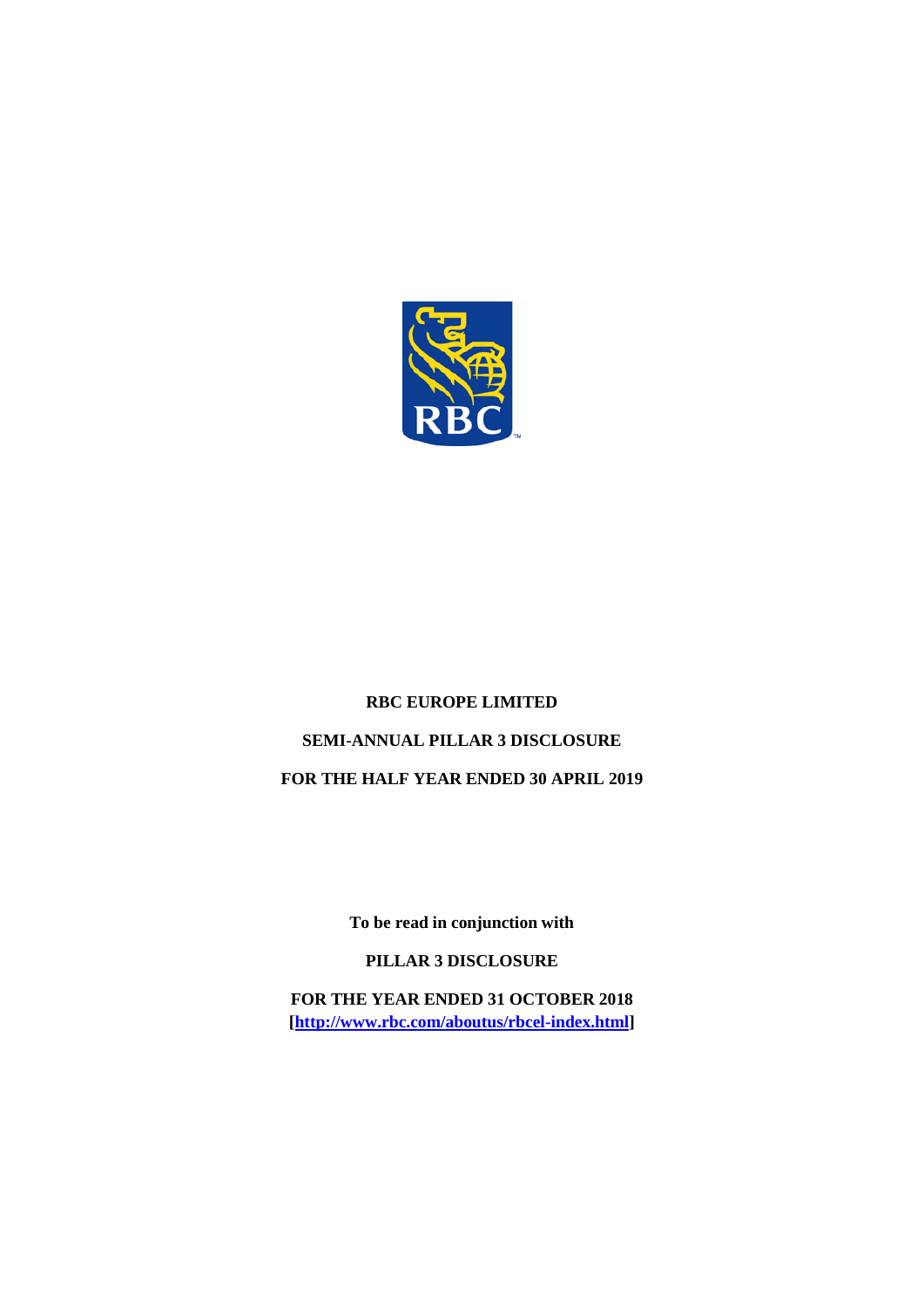### **Table of Contents**

| 1.0  |     |
|------|-----|
| 2.0  |     |
| 3.0  |     |
|      | 3.4 |
| 4.0  |     |
| 5.0  |     |
| 6.0  |     |
|      | 6.1 |
| 7.0  |     |
| 8.0  |     |
| 9.0  |     |
| 10.0 |     |
|      |     |
| 12.0 |     |
|      |     |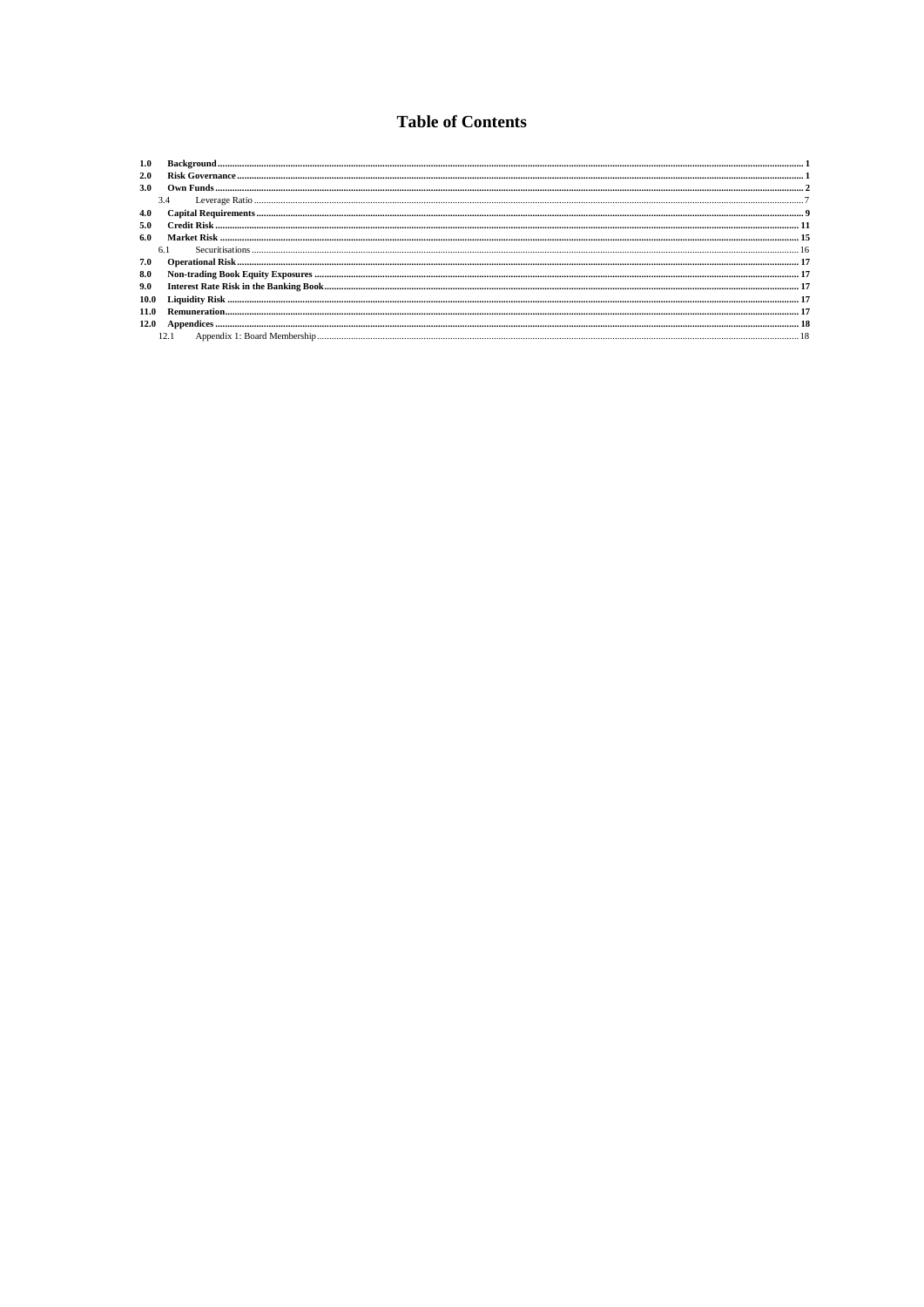#### List of Tables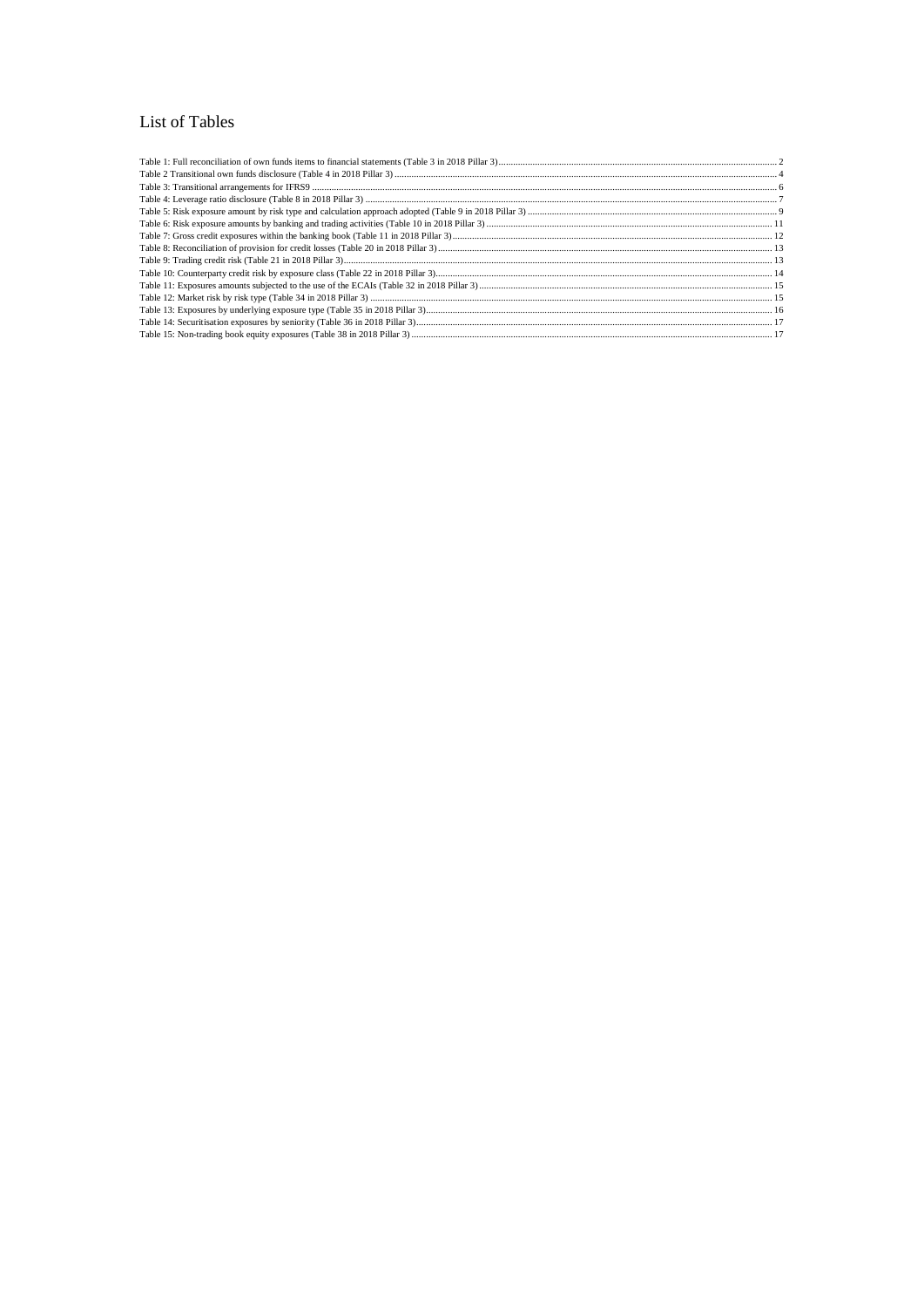## <span id="page-3-0"></span>**1.0 Background**

This semi-annual Pillar 3 disclosure is published in line with the EBA guidance EBA/GL/2014/14 (Guidance). As there have been no significant changes to the business of RBC Europe Limited, this disclosure provides only the updated numeric information suggested by the Guidance. The tables below should therefore be read in conjunction with the full annual disclosure which contains the data as of 31 October 2018. Table numbering is in line with the 2018 annual disclosure.

RBC Europe Limited does not consider that it has any items prone to rapid changes and therefore the relevant section is a Nil return.

### <span id="page-3-1"></span>**2.0 Risk Governance**

No update required.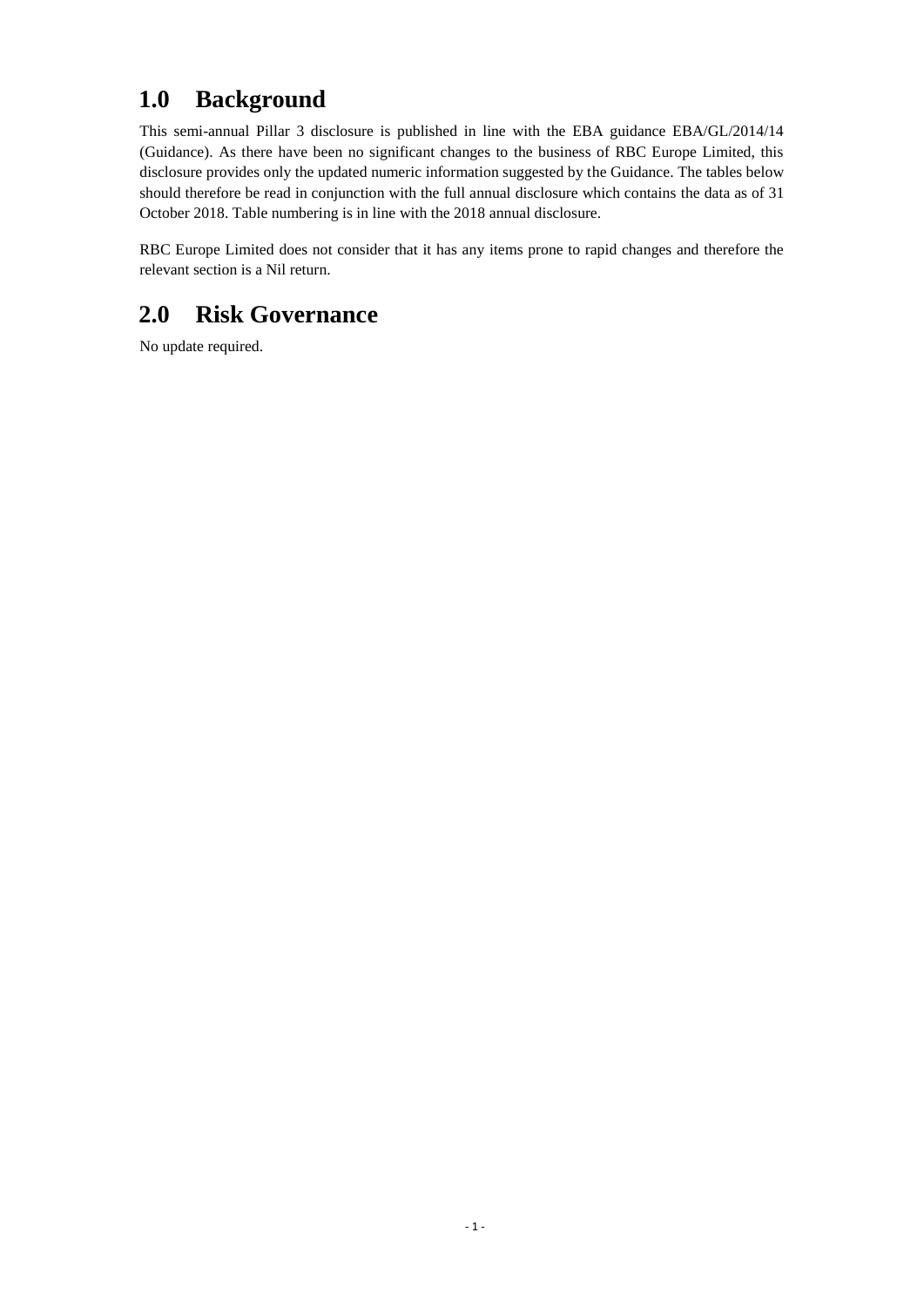# <span id="page-4-0"></span>**3.0 Own Funds**

#### <span id="page-4-1"></span>**Table 1: Full reconciliation of own funds items to financial statements (Table 3 in 2018 Pillar 3)**

| Per Unaudited Statement of changes in equity                                                                                                       |           |               |
|----------------------------------------------------------------------------------------------------------------------------------------------------|-----------|---------------|
| £'000                                                                                                                                              |           | 30 April 2019 |
| Common shares                                                                                                                                      |           | 497,996       |
| Other components of equity:                                                                                                                        |           |               |
| Capital reserves                                                                                                                                   | 36,619    |               |
| Share premium                                                                                                                                      | 803       |               |
| Remeasurement of pension assets and liabilities                                                                                                    | 7,497     |               |
| Fair Value through Other Comprehensive Income reserve                                                                                              | 35,015    |               |
| ATI equity issuance                                                                                                                                | 141,953   |               |
| Total other components of equity                                                                                                                   |           | 221,887       |
| Retained earnings                                                                                                                                  |           |               |
| Opening                                                                                                                                            | 587,423   |               |
| Net profit                                                                                                                                         | 33,059    |               |
| less unverified profit                                                                                                                             | (33,059)  |               |
| Audited retained earnings at 30 April                                                                                                              |           | 587,423       |
| <b>Total equity</b>                                                                                                                                |           | 1,307,306     |
| Adjustments to CET1 due to prudential filters                                                                                                      |           |               |
| Value adjustments due to the requirements for prudent valuation                                                                                    |           | (14,905)      |
| Transitional adjustments due to IFRS9                                                                                                              |           | 692           |
| Deductions of CET1 Capital                                                                                                                         |           |               |
| Other intangible assets                                                                                                                            |           |               |
| Deferred tax liabilities associated to other intangible assets                                                                                     |           |               |
| Deferred tax assets that rely on future profitability and do not arise from temporary<br>differences net of associated tax liabilities             |           |               |
| Defined benefit pension assets                                                                                                                     | (19, 634) |               |
| Deferred tax liabilities associated to defined benefit pension assets                                                                              | 5,125     |               |
| Deduction of holdings Common Equity Tier 1 instruments where an institution does<br>not have a significant investment in a financial sector entity |           |               |
| Total CET1 deductions                                                                                                                              |           | (14, 510)     |
| Total Fully Loaded Tier 1 Capital                                                                                                                  |           | 1.278.583     |
| <b>Tier 2 Capital</b>                                                                                                                              |           |               |
| Subordinated loans                                                                                                                                 |           | 230,397       |
| Deduction of holdings Tier 2 instruments where an institution does not have a                                                                      |           |               |
| significant investment in a financial sector entity                                                                                                |           |               |
| <b>Total Tier 2 deductions</b>                                                                                                                     |           |               |
| Total Fully Loaded Tier 2 Capital                                                                                                                  |           | 230,397       |
| <b>Fully Loaded Own Funds</b>                                                                                                                      |           | 1,508,980     |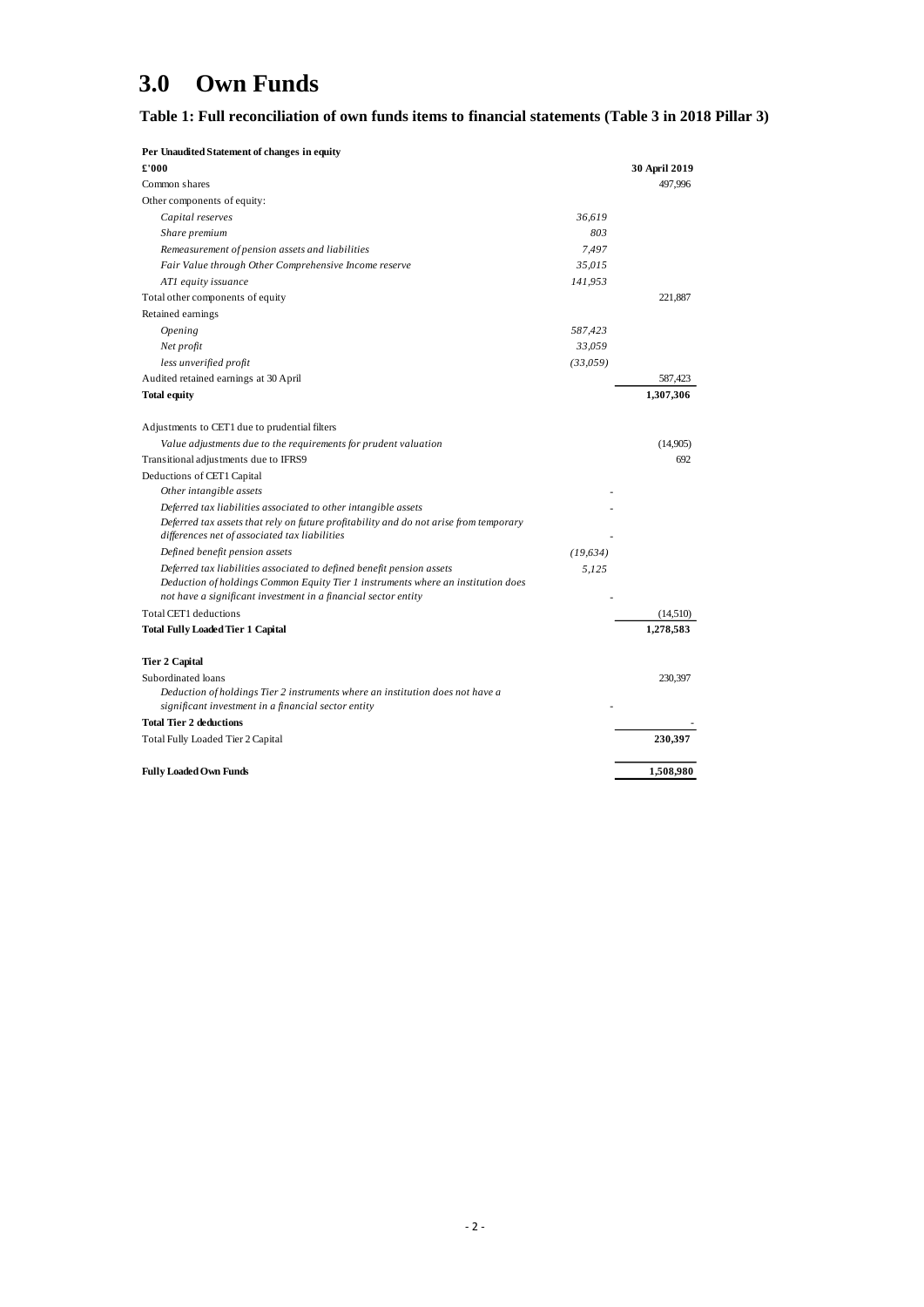| Per Audited Statement of changes in equity                                                                                                         |           |                 |
|----------------------------------------------------------------------------------------------------------------------------------------------------|-----------|-----------------|
| £'000                                                                                                                                              |           | 31 October 2018 |
| Common shares                                                                                                                                      |           | 497.996         |
| Other components of equity:                                                                                                                        |           |                 |
| Capital reserves                                                                                                                                   | 36,619    |                 |
| Share premium                                                                                                                                      | 803       |                 |
| Remeasurement of pension assets and liabilities                                                                                                    | 7,497     |                 |
| Fair Value through Other Comprehensive Income reserve                                                                                              | 35,015    |                 |
| AT1 equity issuance                                                                                                                                | 141,953   |                 |
| Total other components of equity                                                                                                                   |           | 221,887         |
| Retained earnings                                                                                                                                  |           |                 |
| <i><b>Opening</b></i>                                                                                                                              | 493,712   |                 |
| Net profit                                                                                                                                         | 93,711    |                 |
| Audited retained earnings at 31 October                                                                                                            |           | 587,423         |
| <b>Total equity</b>                                                                                                                                |           | 1,307,306       |
| Adjustments to CET1 due to prudential filters                                                                                                      |           |                 |
| Value adjustments due to the requirements for prudent valuation                                                                                    |           | (11.931)        |
| Transitional adjustments due to IFRS9                                                                                                              |           | 774             |
| Deductions of CET1 Capital                                                                                                                         |           |                 |
| Other intangible assets                                                                                                                            |           |                 |
| Deferred tax liabilities associated to other intangible assets                                                                                     |           |                 |
| Deferred tax assets that rely on future profitability and do not arise from temporary<br>differences net of associated tax liabilities             |           |                 |
| Defined benefit pension assets                                                                                                                     | (19, 400) |                 |
| Deferred tax liabilities associated to defined benefit pension assets                                                                              | 5,063     |                 |
| Deduction of holdings Common Equity Tier 1 instruments where an institution does<br>not have a significant investment in a financial sector entity |           |                 |
| Total CET1 deductions                                                                                                                              |           | (14, 337)       |
| <b>Total Fully Loaded Tier 1 Capital</b>                                                                                                           |           | 1,281,813       |
| <b>Tier 2 Capital</b>                                                                                                                              |           |                 |
| Subordinated loans                                                                                                                                 |           | 235,091         |
| Deduction of holdings Tier 2 instruments where an institution does not have a<br>significant investment in a financial sector entity               |           |                 |
| Total Tier 2 deductions                                                                                                                            |           |                 |
| Total Fully Loaded Tier 2 Capital                                                                                                                  |           | 235,091         |
| <b>Fully Loaded Own Funds</b>                                                                                                                      |           | 1,516,904       |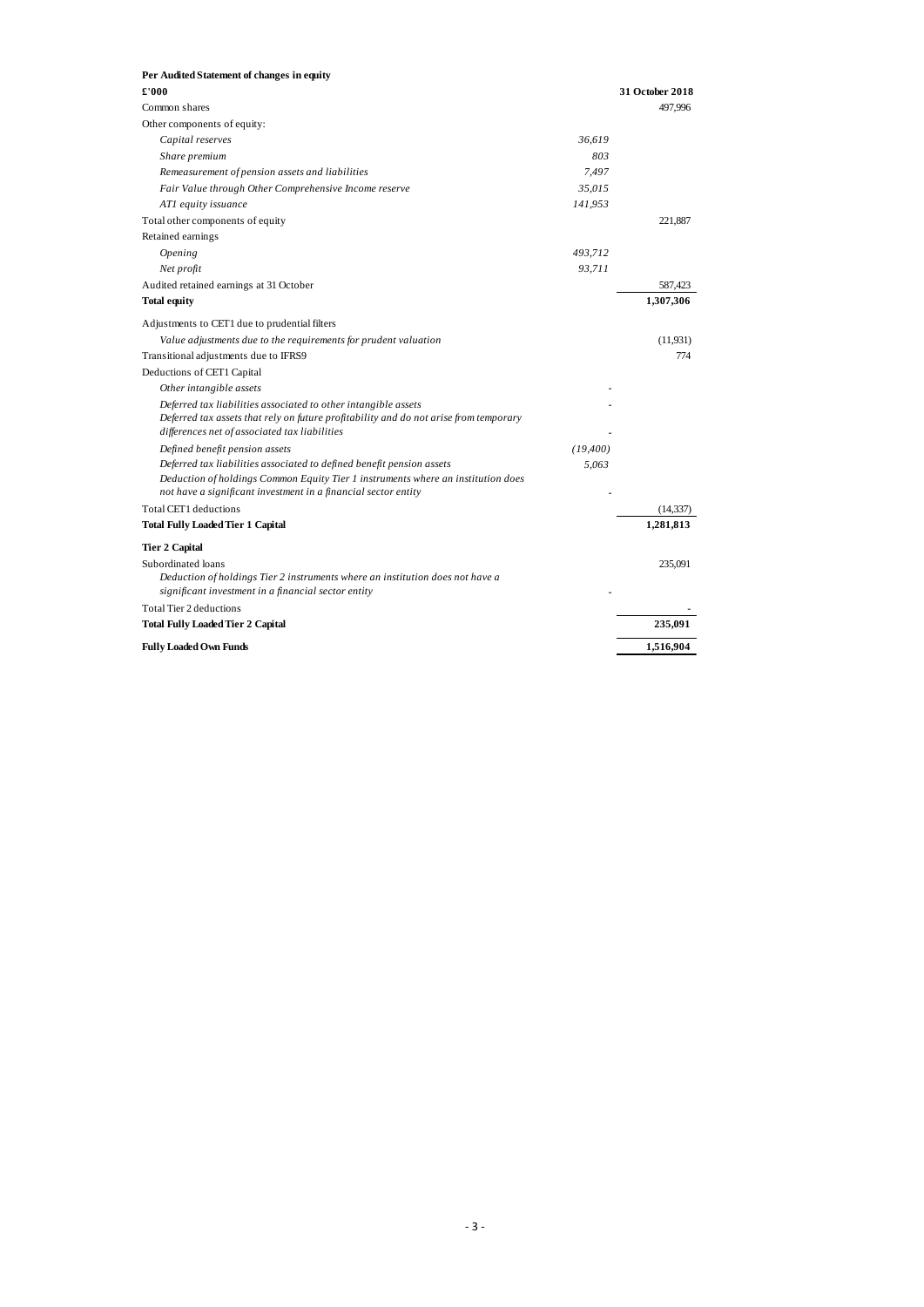#### <span id="page-6-0"></span>**Table 2 Transitional own funds disclosure (Table 4 in 2018 Pillar 3)**

| Common Equity Tier 1 capital: instruments and reserves                                                                                                                                                                                                               | <b>30 April 2019</b><br>£'000 | Prescribed<br>residual amount | <b>Final CRD IV</b> |
|----------------------------------------------------------------------------------------------------------------------------------------------------------------------------------------------------------------------------------------------------------------------|-------------------------------|-------------------------------|---------------------|
| Capital instruments and the related share premium accounts                                                                                                                                                                                                           | 498,799                       |                               | 498,799             |
| of which: Common shares                                                                                                                                                                                                                                              | 497,996                       |                               | 497,996             |
| Retained earnings                                                                                                                                                                                                                                                    | 587,423                       |                               | 587,423             |
| Accumulated other comprehensive income (and any other reserves)                                                                                                                                                                                                      | 79,131                        | $\overline{\phantom{a}}$      | 79,131              |
| Common Equity Tier 1 (CET1) capital before regulatory adjustments                                                                                                                                                                                                    | 1,165,353                     |                               | 1,165,353           |
|                                                                                                                                                                                                                                                                      |                               |                               |                     |
| Common Equity Tier 1 (CET1) capital: regulatory adjustments<br>Additional value adjustments                                                                                                                                                                          | (14,905)                      |                               | (14,905)            |
| Goodwill and Other intangible assets (net of related tax liability)                                                                                                                                                                                                  |                               |                               |                     |
| Defined-benefit pension fund assets (net of related tax liability)                                                                                                                                                                                                   | (14,510)                      |                               | (14,510)            |
| Direct, indirect and synthetic holdings of the CET1 instruments of financial sector<br>entities where the institution does not have a significant investment in those entities<br>(amount above 10% threshold and net of eligible short positions) (negative amount) |                               |                               |                     |
| Transitional adjustments due to IFRS9                                                                                                                                                                                                                                | 692                           | (692)                         |                     |
| Total regulatory adjustments to Common Equity Tier 1 (CET1)                                                                                                                                                                                                          | (28, 723)                     | (692)                         | (29, 415)           |
|                                                                                                                                                                                                                                                                      |                               |                               |                     |
| Common Equity Tier 1 (CET1) capital                                                                                                                                                                                                                                  | 1,136,630                     | (692)                         | 1,135,938           |
| <b>Additional Tier 1 (AT1) capital</b>                                                                                                                                                                                                                               | 141,953                       | Ĭ.                            | 141,953             |
| Tier 1 capital $(T1 = CET1 + AT1)$                                                                                                                                                                                                                                   | 1,278,583                     | (692)                         | 1,277,891           |
| Tier 2 (T2) capital: instruments and provisions                                                                                                                                                                                                                      |                               |                               |                     |
| Subordinated loans<br>Credit risk adjustments                                                                                                                                                                                                                        | 230,397                       |                               | 230,397             |
| Tier 2 (T2) capital before regulatory adjustment                                                                                                                                                                                                                     | 230,397                       |                               | 230,397             |
| Tier 2 (T2) capital                                                                                                                                                                                                                                                  | 230,397                       |                               | 230,397             |
| Total capital $(TC = T1 + T2)$                                                                                                                                                                                                                                       | 1,508,980                     | (692)                         | 1,508,288           |
| Total risk-weighted exposures                                                                                                                                                                                                                                        | 7,788,964                     |                               |                     |
| <b>Capital ratios and buffers</b>                                                                                                                                                                                                                                    |                               |                               |                     |
| Common Equity Tier 1 ratio                                                                                                                                                                                                                                           | 14.6%                         |                               |                     |
| Tier 1 ratio                                                                                                                                                                                                                                                         | 16.4%                         |                               |                     |
| Total capital ratio                                                                                                                                                                                                                                                  | 19.4%                         |                               |                     |
| Institution specific buffer requirement                                                                                                                                                                                                                              | 221,212                       |                               |                     |
| of which: capital conservation buffer requirement                                                                                                                                                                                                                    | 194,724                       |                               |                     |
| of which: countercyclical buffer requirement                                                                                                                                                                                                                         | 26,488                        |                               |                     |
| Common Equity Tier 1 available to meet buffers (as a percentage of risk exposure<br>amount)                                                                                                                                                                          | 10.1%                         |                               |                     |
| Amounts below the thresholds for deduction (before risk-weighting)                                                                                                                                                                                                   |                               |                               |                     |
| Direct and indirect holdings of the capital of financial sector entities where the<br>institution does not have a significant investment in those entities (amount below                                                                                             |                               |                               |                     |
| 10% threshold and net of eligible short positions                                                                                                                                                                                                                    |                               |                               |                     |
| Direct and indirect holdings of the CET1 instruments of financial sector entities<br>where the institution has a significant investment in those entities (amount below                                                                                              |                               |                               |                     |
| 10% threshold and net of eligible short positions                                                                                                                                                                                                                    |                               |                               |                     |
| Deferred tax assets arising from temporary difference                                                                                                                                                                                                                |                               |                               |                     |
| Applicable caps on the inclusion of provisions in Tier 2                                                                                                                                                                                                             |                               |                               |                     |
| Credit risk adjustments included in T2 in respect of exposures subject to<br>standardised approach (prior to the application of the cap)                                                                                                                             |                               |                               |                     |
| Cap on inclusion of credit risk adjustments in T2 under standardised approach                                                                                                                                                                                        |                               |                               |                     |
| Credit risk adjustments included in T2 in respect of exposures subject to internal                                                                                                                                                                                   |                               |                               |                     |
| rating-based approach (prior to the application of the cap)                                                                                                                                                                                                          |                               |                               |                     |
| Cap for inclusion of credit risk adjustments in T2 under internal ratings-based<br>approach                                                                                                                                                                          |                               |                               |                     |
| Capital instruments subject to phase-out arrangements (applicable between 1 Jan 2014 and 1 Jan 2022)                                                                                                                                                                 |                               |                               |                     |
| - Current cap on CET1 instruments subject to phase-out arrangements<br>- Amount excluded from CET1 due to cap (excess over cap after redemptions and                                                                                                                 |                               |                               |                     |
| maturities)                                                                                                                                                                                                                                                          |                               |                               |                     |
| - Current cap on AT1 instruments subject to phase-out arrangements                                                                                                                                                                                                   |                               |                               |                     |
| - Amount excluded from AT1 due to cap (excess over cap after redemptions and                                                                                                                                                                                         |                               |                               |                     |
| maturities)                                                                                                                                                                                                                                                          |                               |                               |                     |
| - Current cap on T2 instruments subject to phase-out arrangements                                                                                                                                                                                                    |                               |                               |                     |
| - Amount excluded from T2 due to cap (excess over cap after redemptions and                                                                                                                                                                                          |                               |                               |                     |
| maturities)                                                                                                                                                                                                                                                          |                               |                               |                     |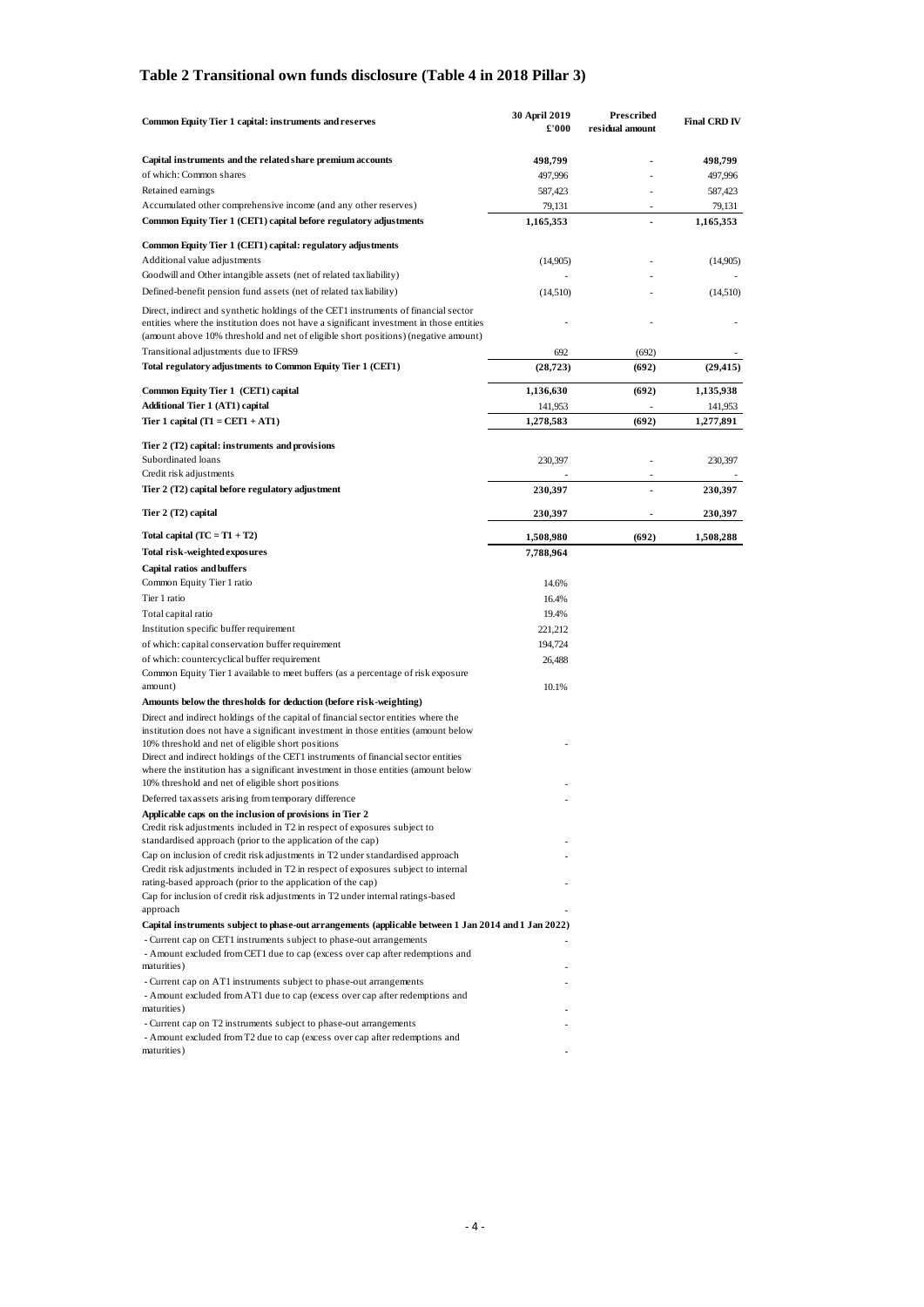| Common Equity Tier 1 capital: instruments and reserves                                                                                                                                                                                                               | 31 October 2018<br>£'000 | Prescribed<br>residual amount | <b>Final CRD IV</b> |
|----------------------------------------------------------------------------------------------------------------------------------------------------------------------------------------------------------------------------------------------------------------------|--------------------------|-------------------------------|---------------------|
| Capital instruments and the related share premium accounts                                                                                                                                                                                                           | 498,799                  |                               | 498,799             |
| of which: Common shares                                                                                                                                                                                                                                              | 497,996                  |                               | 497,996             |
| Retained earnings                                                                                                                                                                                                                                                    | 587,423                  |                               | 587,423             |
| Accumulated other comprehensive income (and any other reserves)                                                                                                                                                                                                      | 79,131                   |                               | 79,131              |
| Common Equity Tier 1 (CET1) capital before regulatory adjustments                                                                                                                                                                                                    | 1,165,353                |                               | 1,165,353           |
| Common Equity Tier 1 (CET1) capital: regulatory adjustments                                                                                                                                                                                                          |                          |                               |                     |
| Additional value adjustments                                                                                                                                                                                                                                         | (11, 931)                |                               | (11, 931)           |
| Goodwill and Other intangible assets (net of related tax liability)                                                                                                                                                                                                  |                          |                               |                     |
| Defined-benefit pension fund assets (net of related tax liability)                                                                                                                                                                                                   | (14, 337)                |                               | (14, 337)           |
| Direct, indirect and synthetic holdings of the CET1 instruments of financial sector<br>entities where the institution does not have a significant investment in those entities<br>(amount above 10% threshold and net of eligible short positions) (negative amount) |                          |                               |                     |
| Transitional adjustments due to IFRS9                                                                                                                                                                                                                                | 774                      | (774)                         |                     |
| Total regulatory adjustments to Common Equity Tier 1 (CET1)                                                                                                                                                                                                          | (25, 493)                | (774)                         | (26, 267)           |
| Common Equity Tier 1 (CET1) capital                                                                                                                                                                                                                                  | 1,139,860                | (774)                         | 1,139,086           |
| <b>Additional Tier 1 (AT1) capital</b>                                                                                                                                                                                                                               | 141,953                  |                               | 141,953             |
| Tier 1 capital $(T1 = CET1 + AT1)$                                                                                                                                                                                                                                   | 1,281,813                | (774)                         | 1,281,039           |
| Tier 2 (T2) capital: instruments and provisions<br>Subordinated loans                                                                                                                                                                                                | 235,091                  |                               | 235,091             |
| Credit risk adjustments                                                                                                                                                                                                                                              |                          |                               |                     |
| Tier 2 (T2) capital before regulatory adjustment                                                                                                                                                                                                                     | 235,091                  |                               | 235,091             |
| Tier 2 (T2) capital                                                                                                                                                                                                                                                  | 235,091                  |                               | 235,091             |
| Total capital $(TC = T1 + T2)$                                                                                                                                                                                                                                       | 1,516,904                | (774)                         | 1,516,130           |
| Total risk-weighted exposures                                                                                                                                                                                                                                        | 7,977,954                |                               |                     |
| <b>Capital ratios and buffers</b>                                                                                                                                                                                                                                    |                          |                               |                     |
| Common Equity Tier 1 ratio                                                                                                                                                                                                                                           | 14.3%                    |                               |                     |
| Tier 1 ratio                                                                                                                                                                                                                                                         | 16.1%                    |                               |                     |
| Total capital ratio                                                                                                                                                                                                                                                  | 19.0%                    |                               |                     |
| Institution specific buffer requirement                                                                                                                                                                                                                              | 162,981                  |                               |                     |
| of which: capital conservation buffer requirement                                                                                                                                                                                                                    | 149,587                  |                               |                     |
| of which: countercyclical buffer requirement                                                                                                                                                                                                                         | 13,394                   |                               |                     |
| Common Equity Tier 1 available to meet buffers (as a percentage of risk exposure<br>amount)                                                                                                                                                                          | 9.8%                     |                               |                     |
| Amounts below the thresholds for deduction (before risk-weighting)                                                                                                                                                                                                   |                          |                               |                     |
| Direct and indirect holdings of the capital of financial sector entities where the<br>institution does not have a significant investment in those entities (amount below                                                                                             |                          |                               |                     |
| 10% threshold and net of eligible short positions                                                                                                                                                                                                                    |                          |                               |                     |
| Direct and indirect holdings of the CET1 instruments of financial sector entities<br>where the institution has a significant investment in those entities (amount below                                                                                              |                          |                               |                     |
| 10% threshold and net of eligible short positions                                                                                                                                                                                                                    |                          |                               |                     |
| Deferred tax assets arising from temporary difference                                                                                                                                                                                                                |                          |                               |                     |
| Applicable caps on the inclusion of provisions in Tier 2<br>Credit risk adjustments included in T2 in respect of exposures subject to                                                                                                                                |                          |                               |                     |
| standardised approach (prior to the application of the cap)                                                                                                                                                                                                          |                          |                               |                     |
| Cap on inclusion of credit risk adjustments in T2 under standardised approach                                                                                                                                                                                        |                          |                               |                     |
| Credit risk adjustments included in T2 in respect of exposures subject to internal                                                                                                                                                                                   |                          |                               |                     |
| rating-based approach (prior to the application of the cap)                                                                                                                                                                                                          |                          |                               |                     |
| Cap for inclusion of credit risk adjustments in T2 under internal ratings-based                                                                                                                                                                                      |                          |                               |                     |
| approach                                                                                                                                                                                                                                                             |                          |                               |                     |
| Capital instruments subject to phase-out arrangements (applicable between 1 Jan 2014 and 1 Jan 2022)<br>- Current cap on CET1 instruments subject to phase-out arrangements                                                                                          |                          |                               |                     |
| - Amount excluded from CET1 due to cap (excess over cap after redemptions and<br>maturities)                                                                                                                                                                         |                          |                               |                     |
| - Current cap on AT1 instruments subject to phase-out arrangements                                                                                                                                                                                                   |                          |                               |                     |
| - Amount excluded from AT1 due to cap (excess over cap after redemptions and                                                                                                                                                                                         |                          |                               |                     |
| maturities)                                                                                                                                                                                                                                                          |                          |                               |                     |
| - Current cap on T2 instruments subject to phase-out arrangements                                                                                                                                                                                                    |                          |                               |                     |
| - Amount excluded from T2 due to cap (excess over cap after redemptions and                                                                                                                                                                                          |                          |                               |                     |
| maturities)                                                                                                                                                                                                                                                          |                          |                               |                     |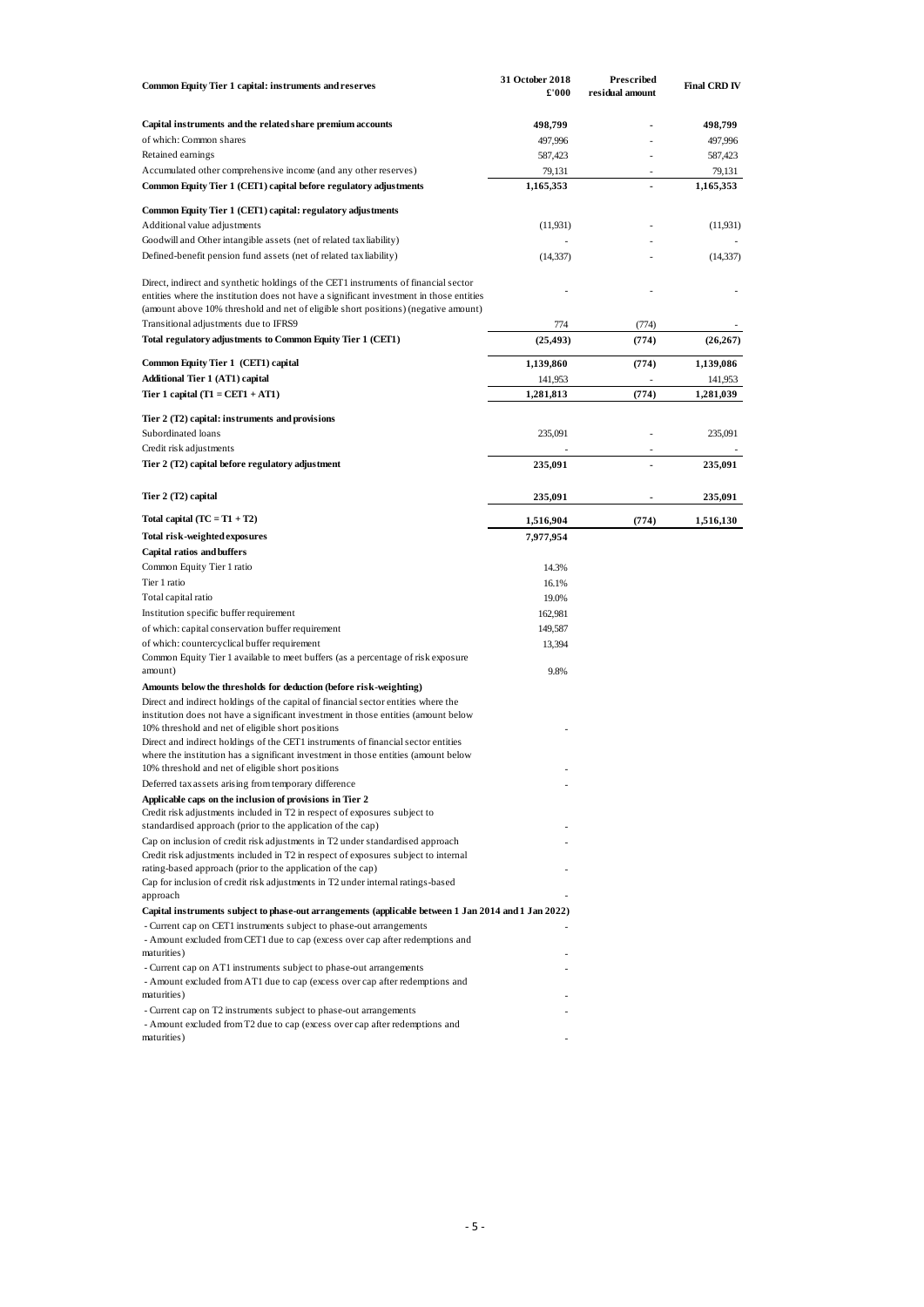#### <span id="page-8-0"></span>**Table 3: Transitional arrangements for IFRS9**

|                                                                                                                                              | 30 April 2019            |
|----------------------------------------------------------------------------------------------------------------------------------------------|--------------------------|
| Available capital (amounts)                                                                                                                  | £'000                    |
| Common Equity Tier 1 (CET1) capital                                                                                                          | 1,136,630                |
| Common Equity Tier 1 (CET1) capital as if IFRS 9 or analogous ECLs transitional arrangements had not been applied                            | 1,135,938                |
| Tier 1 capital                                                                                                                               | 1,278,583                |
| Tier 1 capital as if IFRS 9 or analogous ECLs transitional arrangements had not been applied                                                 | 1,277,891                |
| Total capital                                                                                                                                | 1,508,980                |
| Total capital as if IFRS 9 or analogous ECLs transitional arrangements had not been applied                                                  | 1,508,288                |
| Risk-weighted assets (amounts)                                                                                                               |                          |
| Total risk-weighted assets                                                                                                                   | 7,788,964                |
| Total risk-weighted assets as if IFRS 9 or analogous ECLs transitional arrangements had not been applied                                     | 7,787,661                |
| Capital ratios                                                                                                                               |                          |
| Common Equity Tier 1 (as a percentage of risk exposure amount)                                                                               | 14.6%                    |
| Common Equity Tier 1 (as a percentage of risk exposure amount) as if IFRS 9 or analogous ECLs transitional arrangements had not been applied | 14.6%                    |
| Tier 1 (as a percentage of risk exposure amount)                                                                                             | 16.4%                    |
| Tier 1 (as a percentage of risk exposure amount) as if IFRS 9 or analogous ECLs transitional arrangements had not been applied               | 16.4%                    |
| Total capital (as a percentage of risk exposure amount)                                                                                      | 19.4%                    |
| Total capital (as a percentage of risk exposure amount) as if IFRS 9 or analogous ECLs transitional arrangements had not been applied        | 19.4%                    |
| Leverage ratio                                                                                                                               |                          |
| Leverage ratio total exposure measure                                                                                                        | 43,755,242               |
| Leverage ratio                                                                                                                               | 2.92%                    |
| Leverage ratio as if IFRS 9 or analogous ECLs transitional arrangements had not been applied                                                 | 2.92%                    |
|                                                                                                                                              |                          |
|                                                                                                                                              |                          |
|                                                                                                                                              | 31 October 2018<br>£'000 |
| Available capital (amounts)                                                                                                                  |                          |
| Common Equity Tier 1 (CET1) capital                                                                                                          | 1,139,859                |
| Common Equity Tier 1 (CET1) capital as if IFRS 9 or analogous ECLs transitional arrangements had not been applied                            | 1,139,086                |
| Tier 1 capital                                                                                                                               | 1,281,812                |
| Tier 1 capital as if IFRS 9 or analogous ECLs transitional arrangements had not been applied                                                 | 1,281,039                |
| Total capital                                                                                                                                | 1,516,904                |
| Total capital as if IFRS 9 or analogous ECLs transitional arrangements had not been applied                                                  | 1,516,130                |
| Risk-weighted assets (amounts)                                                                                                               |                          |
| Total risk-weighted assets                                                                                                                   | 7,977,954                |
| Total risk-weighted assets as if IFRS 9 or analogous ECLs transitional arrangements had not been applied                                     | 7,976,988                |
| Capital ratios                                                                                                                               |                          |
| Common Equity Tier 1 (as a percentage of risk exposure amount)                                                                               | 14.3%                    |
| Common Equity Tier 1 (as a percentage of risk exposure amount) as if IFRS 9 or analogous ECLs transitional arrangements had not been applied | 14.3%                    |
| Tier 1 (as a percentage of risk exposure amount)                                                                                             | 16.1%                    |
| Tier 1 (as a percentage of risk exposure amount) as if IFRS 9 or analogous ECLs transitional arrangements had not been applied               | 16.1%                    |
| Total capital (as a percentage of risk exposure amount)                                                                                      | 19.0%                    |
| Total capital (as a percentage of risk exposure amount) as if IFRS 9 or analogous ECLs transitional arrangements had not been applied        | 19.0%                    |
| Leverage ratio                                                                                                                               |                          |

Leverage ratio 2.76% Leverage ratio as if IFRS 9 or analogous ECLs transitional arrangements had not been applied 2.75%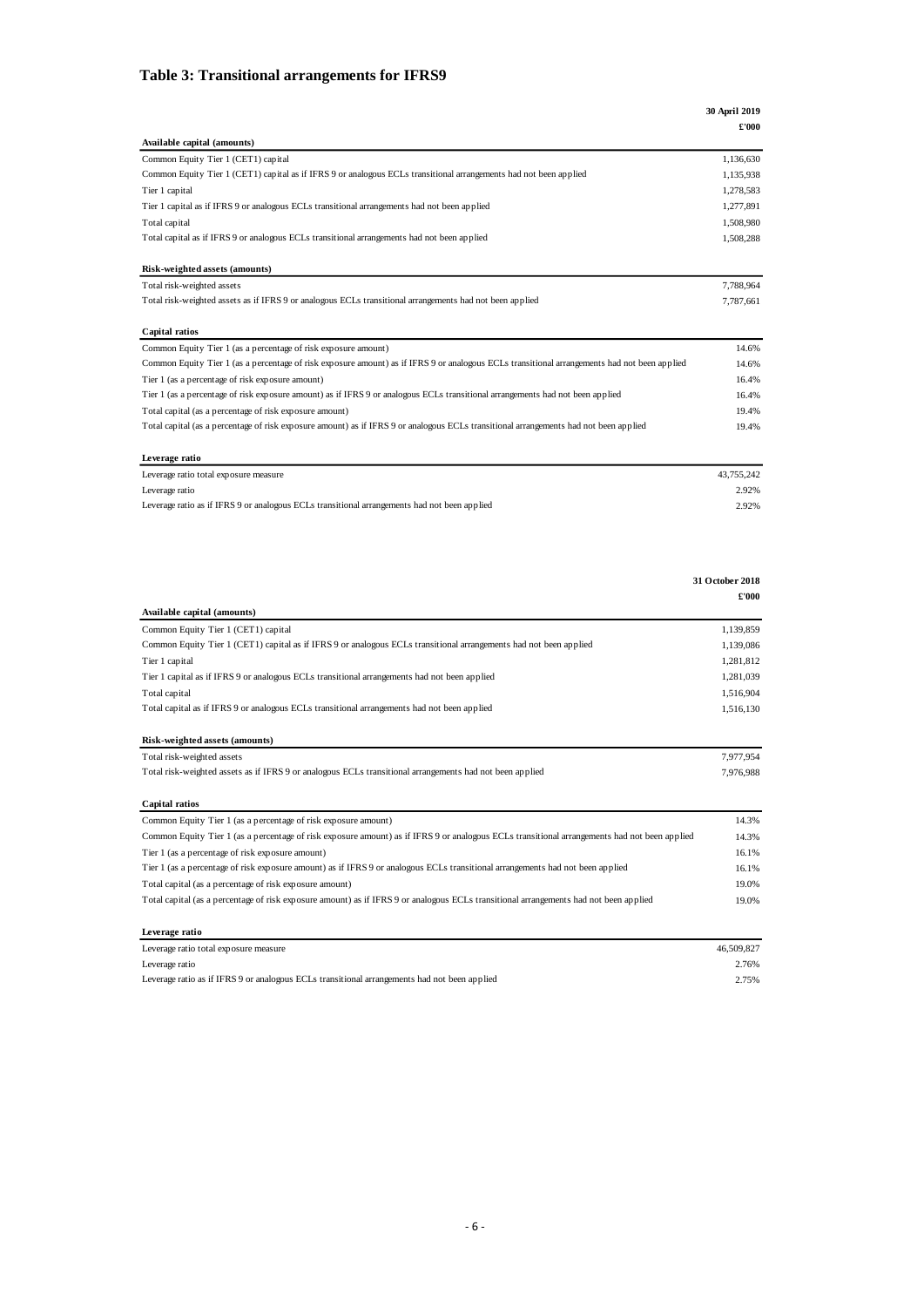### <span id="page-9-0"></span>**3.4 Leverage Ratio**

### <span id="page-9-1"></span>**Table 4: Leverage ratio disclosure (Table 8 in 2018 Pillar 3)**

|                                                                                                                                                                                                                                                       | 30 April 2019<br>£'000      |
|-------------------------------------------------------------------------------------------------------------------------------------------------------------------------------------------------------------------------------------------------------|-----------------------------|
| Summary reconciliation of accounting assets and leverage ratio exposures                                                                                                                                                                              |                             |
|                                                                                                                                                                                                                                                       | <b>Applicable Amounts</b>   |
| Total assets<br>Adjustment for entities which are consolidated for accounting purposes but are outside the scope of regulatory<br>consolidation                                                                                                       | 47,896,599                  |
| (Adjustment for fiduciary assets recognised on the balance sheet pursuant to the applicable accounting framework<br>but excluded from the leverage ratio exposure measure in accordance with Article 429(13) of Regulation (EU) No<br>575/2013 "CRR") |                             |
| Adjustments for derivative financial instruments                                                                                                                                                                                                      | (784, 769)                  |
| Adjustments for securities financing transactions "SFTs"                                                                                                                                                                                              | (4,905,902)                 |
| Adjustment for off-balance sheet items (ie conversion to credit equivalent amounts of off-balance sheet exposures)                                                                                                                                    | 1,368,752                   |
| (Adjustment for intragroup exposures excluded from the leverage ratio exposure measure in accordance with Article<br>429 (7) of Regulation (EU) No 575/2013)                                                                                          |                             |
| (Adjustment for exposures excluded from the leverage ratio exposure measure in accordance with Article 429 (14) of<br>Regulation (EU) No 575/2013)                                                                                                    |                             |
| Other adjustments                                                                                                                                                                                                                                     | 180,562                     |
| Total leverage ratio exposure                                                                                                                                                                                                                         | 43,755,242                  |
| Leverage ratio common disclosure                                                                                                                                                                                                                      |                             |
|                                                                                                                                                                                                                                                       | CRR leverage ratio exposure |
| On-balance sheet exposures (excluding derivatives and SFTs)                                                                                                                                                                                           |                             |
| On-balance sheet items (excluding derivatives, SFTs and fiduciary assets, but including collateral)                                                                                                                                                   | 20,838,659                  |
| (Asset amounts deducted in determining Tier 1 capital)                                                                                                                                                                                                | (19, 634)                   |
| Total on-balance sheet exposures (excluding derivatives, SFTs and fiduciary assets)                                                                                                                                                                   | 20,819,025                  |
| Derivative exposures                                                                                                                                                                                                                                  |                             |
| Replacement cost associated with all derivatives transactions (ie net of eligible cash variation margin)                                                                                                                                              | 306,393                     |
| Add-on amounts for PFE associated with all derivatives transactions (mark-to-market method)                                                                                                                                                           | 1,198,688                   |
| Exposure determined under Original Exposure Method                                                                                                                                                                                                    |                             |
| Gross-up for derivatives collateral provided where deducted from the balance sheet assets pursuant to the                                                                                                                                             |                             |
| applicable accounting framework                                                                                                                                                                                                                       |                             |
| (Deductions of receivables assets for cash variation margin provided in derivatives transactions)                                                                                                                                                     |                             |
| (Exempted CCP leg of client-cleared trade exposures)                                                                                                                                                                                                  |                             |
| Adjusted effective notional amount of written credit derivatives                                                                                                                                                                                      | 2,408,929                   |
| (Adjusted effective notional offsets and add-on deductions for written credit derivatives)<br>Total derivative exposures                                                                                                                              | (2,379,276)<br>1,534,736    |
|                                                                                                                                                                                                                                                       |                             |
| <b>Securities financing transaction exposures</b>                                                                                                                                                                                                     |                             |
| Gross SFT assets (with no recognition of netting), after adjusting for sales accounting transactions                                                                                                                                                  | 30,296,820                  |
| (Netted amounts of cash payables and cash receivables of gross SFT assets)                                                                                                                                                                            | (10,979,650)                |
| Counterparty credit risk exposure for SFT assets<br>Derogation for SFTs: Counterparty credit risk exposure in accordance with Article 429b (4) and 222 of Regulation<br>(EU) No 575/2013                                                              | 715,558                     |
| Agent transaction exposures                                                                                                                                                                                                                           |                             |
| (Exempted CCP leg of client-cleared SFT exposure)                                                                                                                                                                                                     |                             |
| Total securities financing transaction exposures                                                                                                                                                                                                      | 20,032,729                  |
| Other off-balance sheet exposures                                                                                                                                                                                                                     |                             |
| Off-balance sheet exposures at gross notional amount                                                                                                                                                                                                  | 2,689,304                   |
| (Adjustments for conversion to credit equivalent amounts)                                                                                                                                                                                             | (1,320,551)                 |
| Total other off-balance sheet exposures                                                                                                                                                                                                               | 1,368,752                   |
| <b>Exempted exposures in accordance with CRR Article 429 (7) and (14) (on and off balance sheet)</b><br>(Exemption of intragroup exposures (solo basis) in accordance with Article 429(7) of Regulation (EU) No 575/2013                              |                             |
| (on and off balance sheet))<br>(Exposures exempted in accordance with Article 429 (14) of Regulation (EU) No 575/2013 (on and off balance sheet))                                                                                                     |                             |
| <b>Capital and total exposures</b>                                                                                                                                                                                                                    |                             |
| Tier 1 capital                                                                                                                                                                                                                                        | 1,278,583                   |
| Total leverage ratio exposures                                                                                                                                                                                                                        | 43,755,242                  |
| Leverage ratio                                                                                                                                                                                                                                        | 2.92%                       |
|                                                                                                                                                                                                                                                       |                             |
| Choice on transitional arrangements and amount of derecognised fiduciary items<br>Choice on transitional arrangements for the definition of the capital measure                                                                                       |                             |
| Amount of derecognised fiduciary items in accordance with Article 429(11) of Regulation (EU) NO 575/2013                                                                                                                                              |                             |
|                                                                                                                                                                                                                                                       |                             |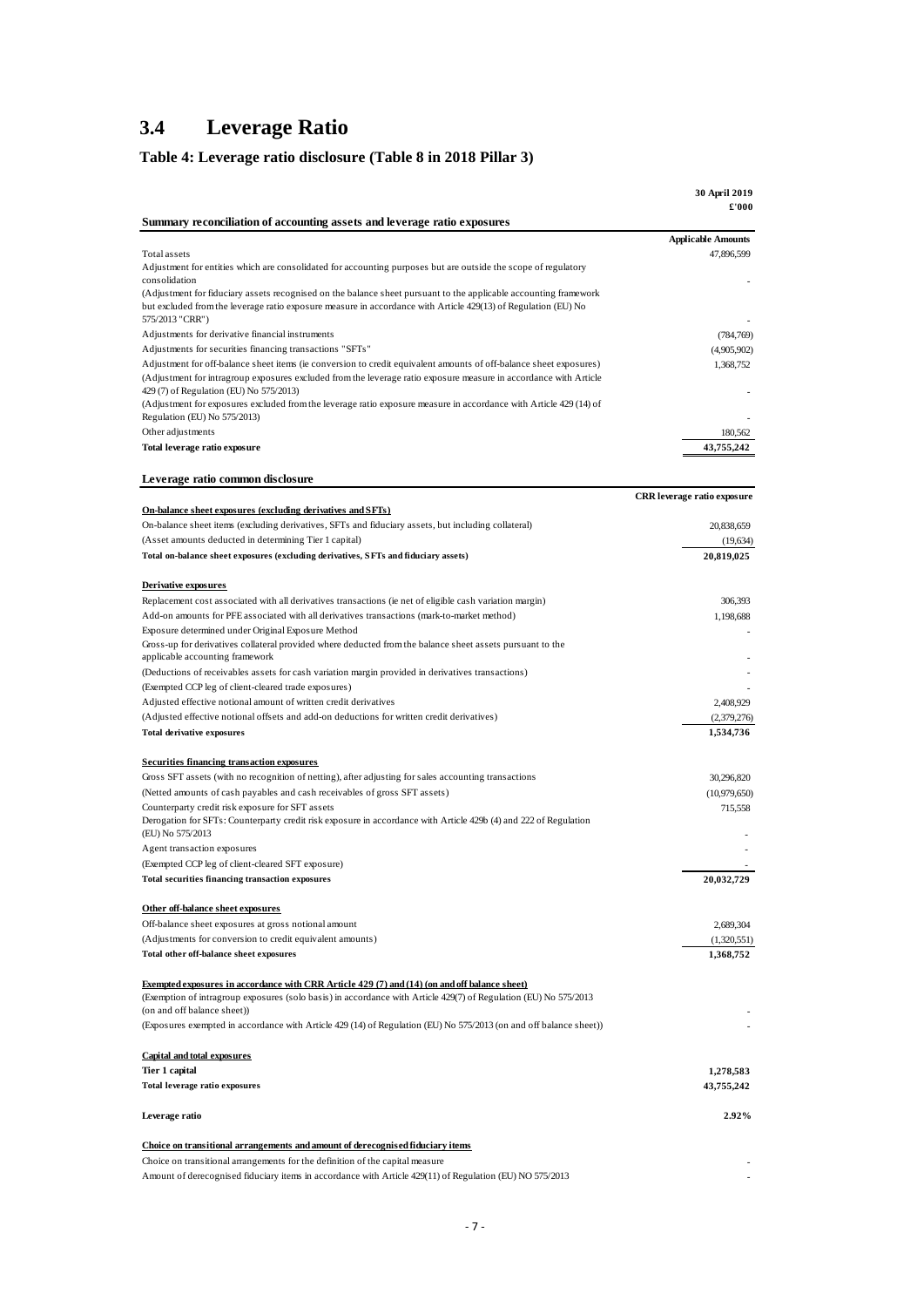**31 October 2018 £'000**

| Summary reconciliation of accounting assets and leverage ratio exposures                                                                                     | r ww                                |
|--------------------------------------------------------------------------------------------------------------------------------------------------------------|-------------------------------------|
|                                                                                                                                                              | <b>Applicable Amounts</b>           |
| Total assets as per published financial statements                                                                                                           | 48,518,274                          |
| Adjustment for entities which are consolidated for accounting purposes but are outside the scope of regulatory                                               |                                     |
| consolidation<br>(Adjustment for fiduciary assets recognised on the balance sheet pursuant to the applicable accounting framework                            |                                     |
| but excluded from the leverage ratio exposure measure in accordance with Article 429(13) of Regulation (EU) No                                               |                                     |
| 575/2013 "CRR")                                                                                                                                              |                                     |
| Adjustments for derivative financial instruments                                                                                                             | (992, 210)                          |
| Adjustments for securities financing transactions "SFTs"                                                                                                     | (3,845,675)                         |
| Adjustment for off-balance sheet items (ie conversion to credit equivalent amounts of off-balance sheet exposures)                                           | 3,335,682                           |
| (Adjustment for intragroup exposures excluded from the leverage ratio exposure measure in accordance with Article<br>429 (7) of Regulation (EU) No 575/2013) |                                     |
| (Adjustment for exposures excluded from the leverage ratio exposure measure in accordance with Article 429 (14) of                                           |                                     |
| Regulation (EU) No 575/2013)                                                                                                                                 |                                     |
| Other adjustments                                                                                                                                            | (506, 244)                          |
| Total leverage ratio exposure                                                                                                                                | 46.509.827                          |
| Leverage ratio common disclosure                                                                                                                             |                                     |
|                                                                                                                                                              | <b>CRR</b> leverage ratio exposures |
| On-balance sheet exposures (excluding derivatives and SFTs)                                                                                                  |                                     |
| On-balance sheet items (excluding derivatives, SFTs and fiduciary assets, but including collateral)                                                          | 20,613,069                          |
| (Asset amounts deducted in determining Tier 1 capital)                                                                                                       | (12, 387)                           |
| Total on-balance sheet exposures (excluding derivatives, SFTs and fiduciary assets)                                                                          | 20,600,682                          |
|                                                                                                                                                              |                                     |
| Derivative exposures                                                                                                                                         |                                     |
| Replacement cost associated with all derivatives transactions (ie net of eligible cash variation margin)                                                     | 499,031                             |
| Add-on amounts for PFE associated with all derivatives transactions (mark-to-market method)                                                                  | 1.008.029                           |
| Exposure determined under Original Exposure Method                                                                                                           |                                     |
| Gross-up for derivatives collateral provided where deducted from the balance sheet assets pursuant to the<br>applicable accounting framework                 |                                     |
| (Deductions of receivables assets for cash variation margin provided in derivatives transactions)                                                            |                                     |
| (Exempted CCP leg of client-cleared trade exposures)                                                                                                         |                                     |
| Adjusted effective notional amount of written credit derivatives                                                                                             | 1,497,335                           |
| (Adjusted effective notional offsets and add-on deductions for written credit derivatives)                                                                   | (1,477,884)                         |
| <b>Total derivative exposures</b>                                                                                                                            | 1,526,511                           |
|                                                                                                                                                              |                                     |
| <b>Securities financing transaction exposures</b>                                                                                                            |                                     |
| Gross SFT assets (with no recognition of netting), after adjusting for sales accounting transactions                                                         | 30,016,236                          |
| (Netted amounts of cash payables and cash receivables of gross SFT assets)                                                                                   | (9,533,882)                         |
| Counterparty credit risk exposure for SFT assets                                                                                                             | 709,424                             |
| Derogation for SFTs: Counterparty credit risk exposure in accordance with Article 429b (4) and 222 of Regulation<br>(EU) No 575/2013                         |                                     |
| Agent transaction exposures                                                                                                                                  |                                     |
| (Exempted CCP leg of client-cleared SFT exposure)                                                                                                            |                                     |
| Total securities financing transaction exposures                                                                                                             | 21,191,778                          |
| Other off-balance sheet exposures                                                                                                                            |                                     |
| Off-balance sheet exposures at gross notional amount                                                                                                         | 6,334,959                           |
| (Adjustments for conversion to credit equivalent amounts)                                                                                                    | (3, 144, 103)                       |
| Total other off-balance sheet exposures                                                                                                                      | 3,190,856                           |
|                                                                                                                                                              |                                     |
| <b>Exempted exposures in accordance with CRR Article 429 (7) and (14) (on and off balance sheet)</b>                                                         |                                     |
| (Exemption of intragroup exposures (solo basis) in accordance with Article 429(7) of Regulation (EU) No 575/2013<br>(on and off balance sheet))              |                                     |
| (Exposures exempted in accordance with Article 429 (14) of Regulation (EU) No 575/2013 (on and off balance sheet))                                           |                                     |
|                                                                                                                                                              |                                     |
| <b>Capital and total exposures</b>                                                                                                                           |                                     |
| Tier 1 capital                                                                                                                                               | 1,281,812                           |
| Total leverage ratio exposures                                                                                                                               | 46,509,827                          |
|                                                                                                                                                              |                                     |
| Leverage ratio                                                                                                                                               | 2.76%                               |
| Choice on transitional arrangements and amount of derecognised fiduciary items                                                                               |                                     |
| Choice on transitional arrangements for the definition of the capital measure                                                                                |                                     |

Amount of derecognised fiduciary items in accordance with Article 429(11) of Regulation (EU) NO 575/2013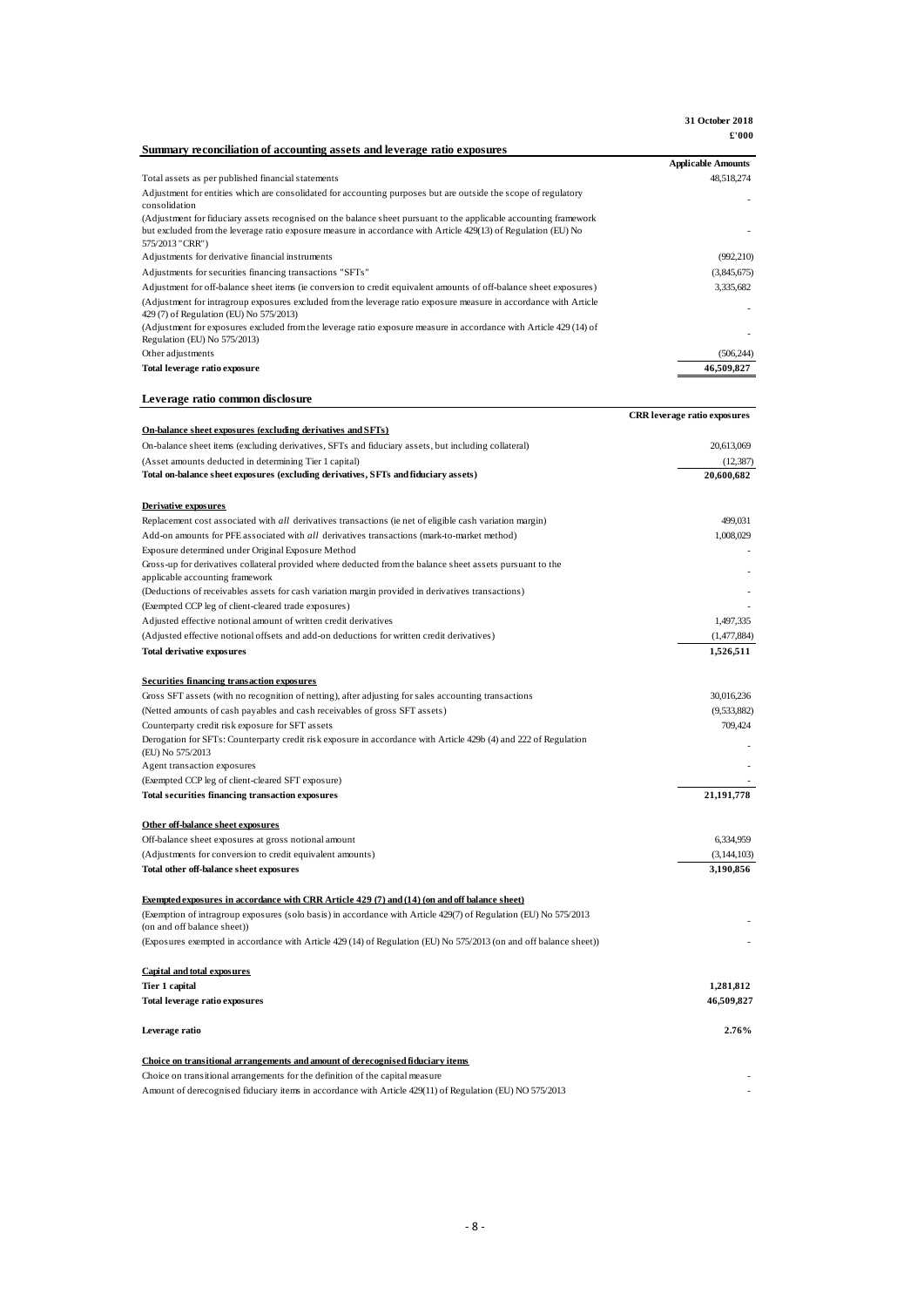# <span id="page-11-0"></span>**4.0 Capital Requirements**

<span id="page-11-1"></span>**Table 5: Risk exposure amount by risk type and calculation approach adopted (Table 9 in 2018 Pillar 3)**

| .  . <i>.</i>                                      |                                                                                    |                                  |                                              |                                          |                                            |
|----------------------------------------------------|------------------------------------------------------------------------------------|----------------------------------|----------------------------------------------|------------------------------------------|--------------------------------------------|
| As at 30 April 2019                                |                                                                                    | Risk-weighted<br><b>Exposure</b> | <b>CET1 Capital</b><br>requirement<br>@ 4.5% | Tier 1<br>Capital<br>requirement<br>@ 6% | <b>Total Capital</b><br>requirement<br>@8% |
| £'000                                              |                                                                                    |                                  |                                              |                                          |                                            |
|                                                    | Risk-weighted exposure amounts for credit and counterparty credit                  |                                  |                                              |                                          |                                            |
|                                                    | Calculated under the Standardised Approach                                         |                                  |                                              |                                          |                                            |
| Central governments or central banks               |                                                                                    | $\overline{4}$                   |                                              |                                          |                                            |
| Regional governments or local authorities          |                                                                                    | 20.200                           | 909                                          | 1.212                                    | 1.616                                      |
| Public sector entities                             |                                                                                    | 127.294                          | 5.728                                        | 7.638                                    | 10,184                                     |
| Institutions                                       |                                                                                    | 1.022.751                        | 46.024                                       | 61.365                                   | 81,820                                     |
| Corporates                                         |                                                                                    | 3,169,841                        | 142,643                                      | 190.190                                  | 253,587                                    |
|                                                    | Secured by mortgages on immovable property                                         | 219,121                          | 9,860                                        | 13,147                                   | 17,530                                     |
| Equity                                             |                                                                                    | 48.290                           | 2.173                                        | 2,897                                    | 3,863                                      |
| Other items                                        |                                                                                    | 6,976                            | 314                                          | 419                                      | 558                                        |
|                                                    |                                                                                    | 4,614,477                        | 207,651                                      | 276,868                                  | 369,158                                    |
|                                                    | Risk exposure amount for contributions to the default fund of a CCP                | 40,109                           | 1,805                                        | 2,407                                    | 3,209                                      |
|                                                    |                                                                                    | 4,654,586                        | 209,456                                      | 279,275                                  | 372,367                                    |
|                                                    | Risk-weighted exposure amount settlement/delivery risk in the Trading book         | 1,638                            | 74                                           | 98                                       | 131                                        |
|                                                    | Risk-weighted exposure amount for position, foreign exchange and commodities risks |                                  |                                              |                                          |                                            |
|                                                    | Calculated under the Standardised Approach                                         |                                  |                                              |                                          |                                            |
| <b>Interest Rate</b>                               |                                                                                    | 2,252,600                        | 101,367                                      | 135,156                                  | 180,208                                    |
| Equity                                             |                                                                                    | 29,075                           | 1,308                                        | 1,745                                    | 2,326                                      |
| Foreign Exchange                                   |                                                                                    | 44,150                           | 1,987                                        | 2.649                                    | 3,532                                      |
| Commodities                                        |                                                                                    | 7,263                            | 327                                          | 436                                      | 581                                        |
|                                                    |                                                                                    |                                  |                                              |                                          |                                            |
|                                                    |                                                                                    | 2,333,088                        | 104,989                                      | 139,985                                  | 186,647                                    |
| Risk-weighted exposure amount for operational risk |                                                                                    |                                  |                                              |                                          |                                            |
|                                                    | Calculated under the Basic Indicator Approach                                      | 794,628                          | 35,758                                       | 47.678                                   | 63,570                                     |
|                                                    | Risk-weighted exposure amount for credit valuation adjustment                      |                                  |                                              |                                          |                                            |
|                                                    | Calculated under the Standardised Method                                           | 5,025                            | 226                                          | 302                                      | 402                                        |
| <b>Total</b>                                       |                                                                                    | 7,788,964                        | 350,503                                      | 467,338                                  | 623,117                                    |
| Surplus CET1 Capital over the minimum requirement  |                                                                                    |                                  | 786,127                                      |                                          |                                            |
| Surplus Tier1 Capital over the minimum requirement |                                                                                    |                                  |                                              | 811,246                                  |                                            |
| Surplus Total Capital over the minimum requirement |                                                                                    |                                  |                                              |                                          | 885,863                                    |
|                                                    |                                                                                    |                                  |                                              |                                          |                                            |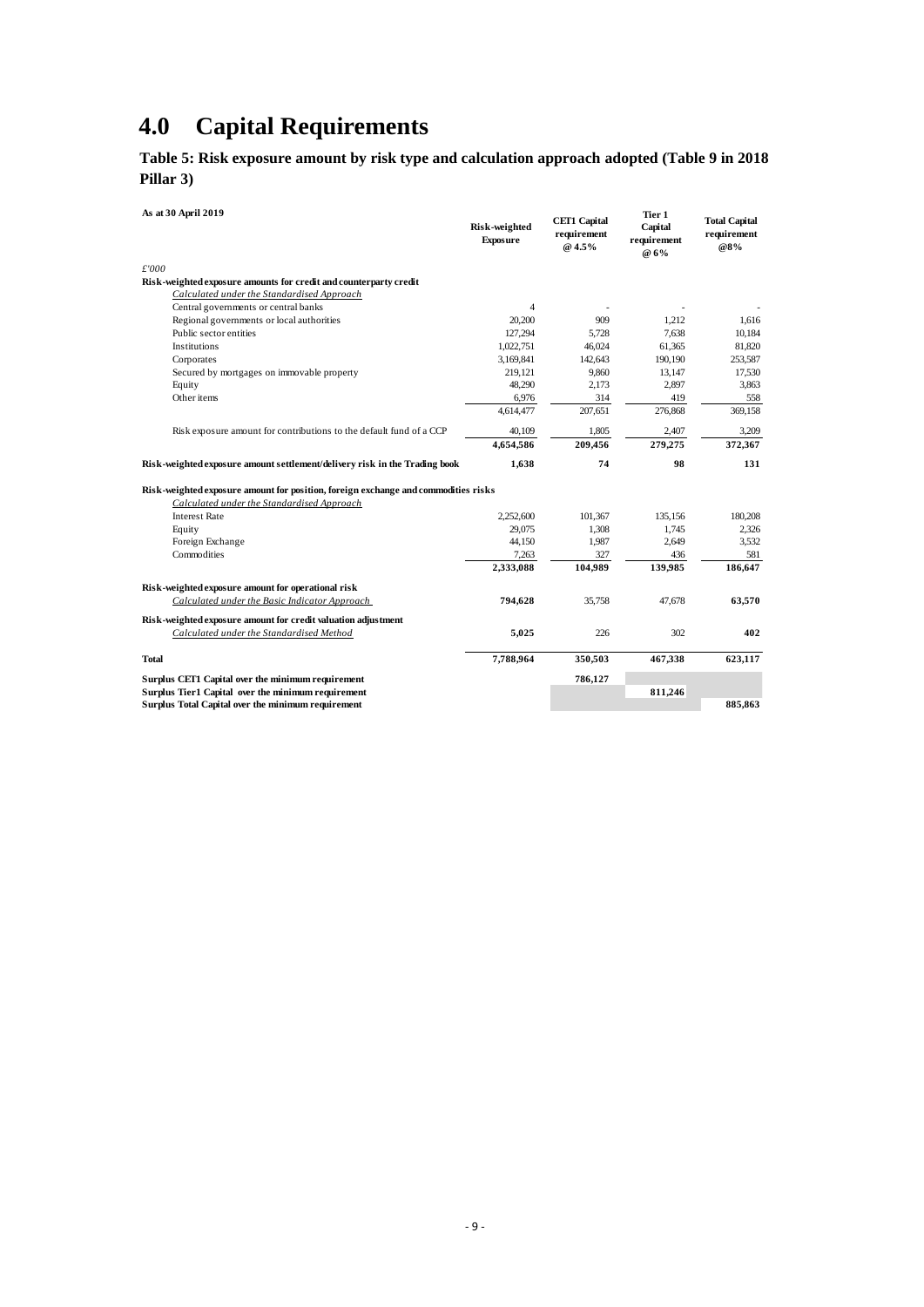| As at 31 October 2018                                                              |                                  |                                              |                                          |                                            |
|------------------------------------------------------------------------------------|----------------------------------|----------------------------------------------|------------------------------------------|--------------------------------------------|
|                                                                                    | Risk-weighted<br><b>Exposure</b> | <b>CET1 Capital</b><br>requirement<br>@ 4.5% | Tier 1<br>Capital<br>requirement<br>@ 6% | <b>Total Capital</b><br>requirement<br>@8% |
| £'000                                                                              |                                  |                                              |                                          |                                            |
| Risk-weighted exposure amounts for credit and counterparty credit                  |                                  |                                              |                                          |                                            |
| Calculated under the Standardised Approach                                         |                                  |                                              |                                          |                                            |
| Central governments or central banks                                               | 36,396                           | 1.638                                        | 2.184                                    | 2.912                                      |
| Regional governments or local authorities                                          | 20.100                           | 905                                          | 1.206                                    | 1,608                                      |
| Public sector entities                                                             | 94,521                           | 4,253                                        | 5.671                                    | 7,562                                      |
| Multilateral Development Banks                                                     |                                  |                                              |                                          |                                            |
| Institutions                                                                       | 754,509                          | 33.953                                       | 45.271                                   | 60.361                                     |
| Corporates                                                                         | 3,461,068                        | 155,748                                      | 207,664                                  | 276,885                                    |
| Secured by mortgages on immovable property                                         | 230,681                          | 10,381                                       | 13,841                                   | 18,454                                     |
| Equity                                                                             | 46,238                           | 2,081                                        | 2,774                                    | 3,699                                      |
| Other items                                                                        | 12,097                           | 544                                          | 726                                      | 968                                        |
|                                                                                    | 4,655,610                        | 209,502                                      | 279,337                                  | 372,449                                    |
| Risk exposure amount for contributions to the default fund of a CCP                | 35,672                           | 1,605                                        | 2,140                                    | 2,854                                      |
|                                                                                    | 4,691,282                        | 211.108                                      | 281.477                                  | 375,303                                    |
| Risk-weighted exposure amount settlement/delivery risk in the Trading book         | 1,789                            | 81                                           | 107                                      | 143                                        |
| Risk-weighted exposure amount for position, foreign exchange and commodities risks |                                  |                                              |                                          |                                            |
| Calculated under the Standardised Approach                                         |                                  |                                              |                                          |                                            |
| <b>Interest Rate</b>                                                               | 2,266,363                        | 101,986                                      | 135,982                                  | 181,309                                    |
| Equity                                                                             | 48.957                           | 2,203                                        | 2.937                                    | 3,917                                      |
| Foreign Exchange                                                                   | 163.545                          | 7,360                                        | 9.813                                    | 13,084                                     |
| Commodities                                                                        | 4,819                            | 217                                          | 289                                      | 385                                        |
|                                                                                    | 2,483,684                        | 111,766                                      | 149,021                                  | 198.695                                    |
| Risk-weighted exposure amount for operational risk                                 |                                  |                                              |                                          |                                            |
| Calculated under the Basic Indicator Approach                                      | 794,628                          | 35,758                                       | 47.678                                   | 63,570                                     |
| Risk-weighted exposure amount for credit valuation adjustment                      |                                  |                                              |                                          |                                            |
| Calculated under the Standardised Method                                           | 6,571                            | 296                                          | 394                                      | 526                                        |
| <b>Total</b>                                                                       | 7,977,954                        | 359,008                                      | 478,677                                  | 638,236                                    |
| Surplus CET1 Capital over the minimum requirement                                  |                                  | 780,851                                      |                                          |                                            |
| Surplus Tier1 Capital over the minimum requirement                                 |                                  |                                              | 803,135                                  |                                            |
| Surplus Total Capital over the minimum requirement                                 |                                  |                                              |                                          | 878,667                                    |
|                                                                                    |                                  |                                              |                                          |                                            |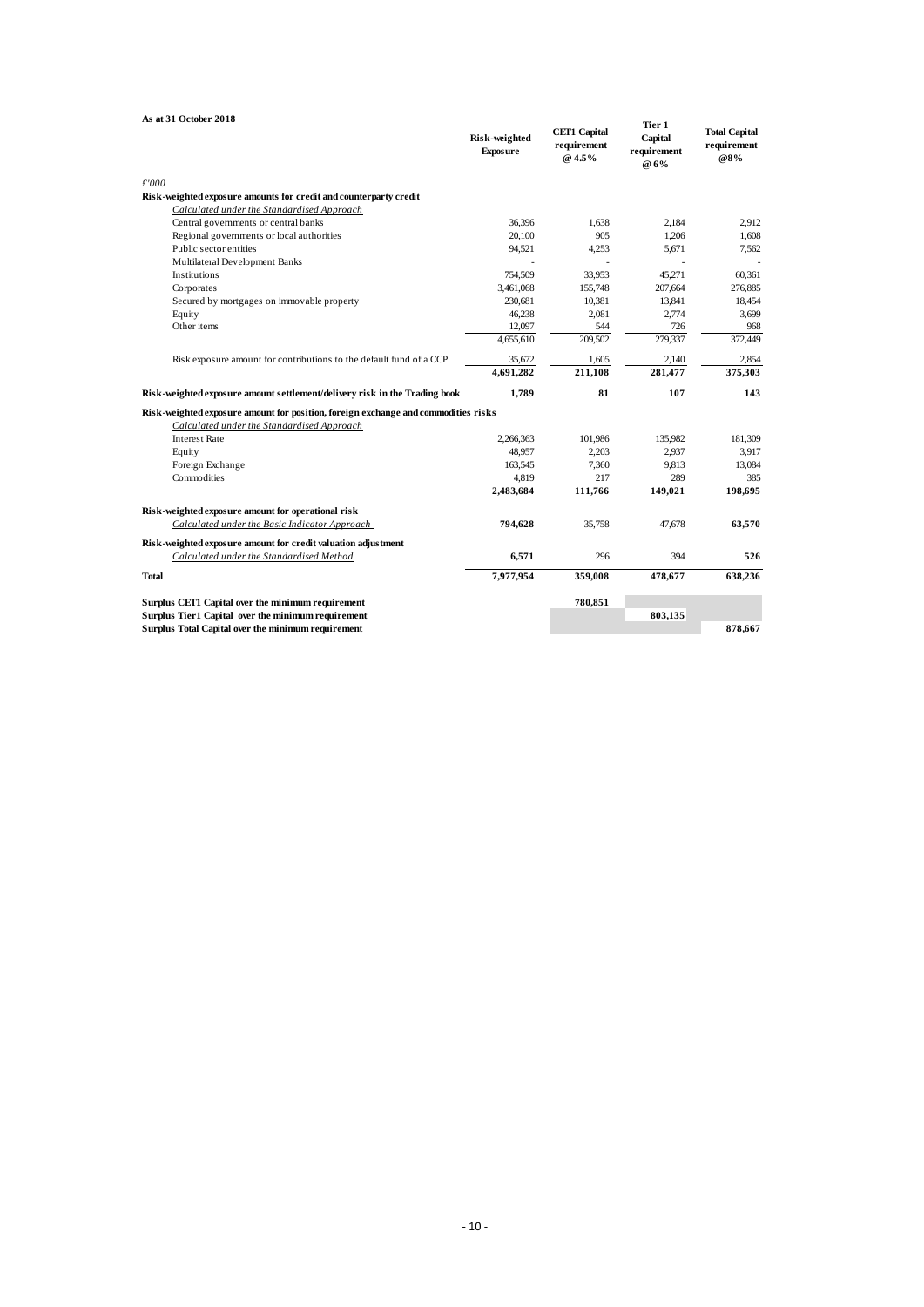# <span id="page-13-0"></span>**5.0 Credit Risk**

<span id="page-13-1"></span>**Table 6: Risk exposure amounts by banking and trading activities (Table 10 in 2018 Pillar 3)**

| As at 30 April 2019                                                        |                |                |              |
|----------------------------------------------------------------------------|----------------|----------------|--------------|
| £'000                                                                      | <b>Banking</b> | Trading        | <b>Total</b> |
| Risk-weighted exposure amounts for credit and counterparty credit          |                |                |              |
| Calculated under the Standardised Approach                                 |                |                |              |
| Central governments or central banks                                       |                | $\overline{4}$ | 4            |
| Regional governments or local authorities                                  | 20,200         |                | 20,200       |
| Public sector entities                                                     | 115,028        | 12.266         | 127.294      |
| Institutions                                                               | 153.185        | 869.567        | 1,022,751    |
| Corporates                                                                 | 2,076,610      | 1,093,232      | 3,169,841    |
| Secured by mortgages on immovable property                                 | 219,121        |                | 219,121      |
| Equity                                                                     | 48,931         |                | 48,931       |
| Other items                                                                | 6,335          |                | 6,335        |
|                                                                            | 2,639,409      | 1,975,068      | 4,614,477    |
| Risk exposure amount for contributions to the default fund of a CCP        |                | 40,109         | 40,109       |
|                                                                            | 2,639,409      | 2,015,177      | 4,654,586    |
| Risk-weighted exposure amount settlement/delivery risk in the Trading book |                | 1,638          | 1,638        |
| <b>Total</b>                                                               | 2,639,409      | 2,016,814      | 4,656,224    |

| As at 31 October 2018                                                      |                |           |           |
|----------------------------------------------------------------------------|----------------|-----------|-----------|
| £'000                                                                      | <b>Banking</b> | Trading   | Total     |
| Risk-weighted exposure amounts for credit and counterparty credit          |                |           |           |
| Calculated under the Standardised Approach                                 |                |           |           |
| Central governments or central banks                                       | 33,300         | 3,096     | 36,396    |
| Regional governments or local authorities                                  | 20,100         |           | 20,100    |
| Public sector entities                                                     | 92,576         | 1,945     | 94,521    |
| <b>Institutions</b>                                                        | 138,073        | 616,437   | 754,509   |
| Corporates                                                                 | 2,179,874      | 1,281,194 | 3,461,068 |
| Secured by mortgages on immovable property                                 | 230,681        |           | 230,681   |
| Equity                                                                     | 46,238         |           | 46,238    |
| Other items                                                                | 12,097         |           | 12,097    |
|                                                                            | 2,752,938      | 1,902,672 | 4,655,610 |
| Risk exposure amount for contributions to the default fund of a CCP        |                | 35,672    | 35,672    |
|                                                                            | 2,752,938      | 1,938,344 | 4,691,282 |
| Risk-weighted exposure amount settlement/delivery risk in the Trading book |                | 1,789     | 1,789     |
| <b>Total</b>                                                               | 2.752.938      | 1.940.134 | 4.693.071 |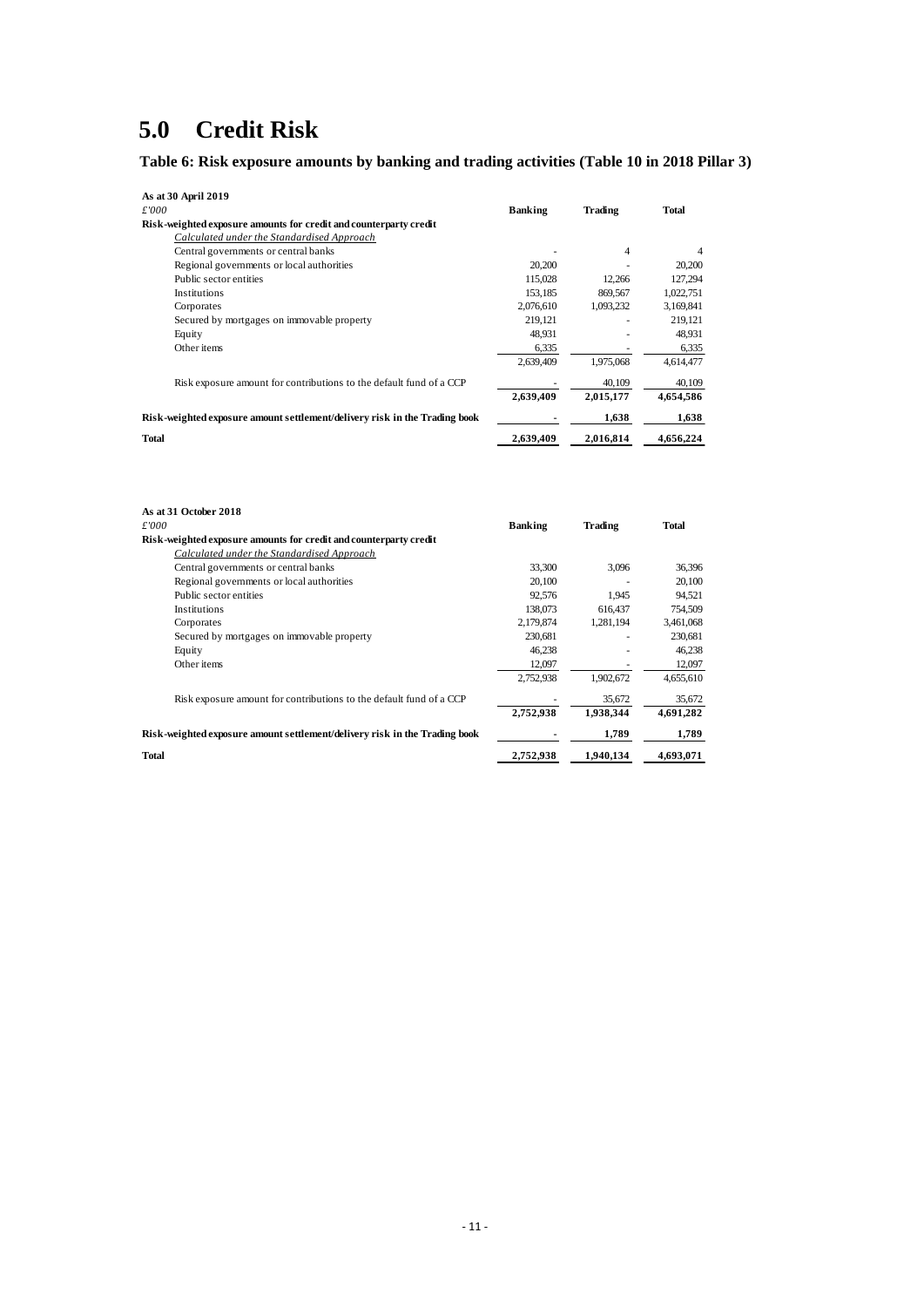### <span id="page-14-0"></span>**Table 7: Gross credit exposures within the banking book (Table 11 in 2018 Pillar 3)**

#### **As at 30 April 2019**

| Exposure amounts for credit risk in the banking book | <b>Gross</b><br><b>Exposure</b> | <b>Credit Risk</b><br><b>Provisions</b> | Final<br><b>Exposure</b> | Risk-<br>weighted<br><b>Exposure</b> |
|------------------------------------------------------|---------------------------------|-----------------------------------------|--------------------------|--------------------------------------|
| On balance sheet exposures                           |                                 |                                         |                          |                                      |
| Central governments or central banks                 | 4,135,219                       |                                         | 4,135,219                |                                      |
| Regional governments or local authorities            | 101,000                         |                                         | 101.000                  | 20,200                               |
| Public sector entities                               | 275.622                         |                                         | 275.622                  | 115,028                              |
| <b>Institutions</b>                                  | 492,960                         |                                         | 492,960                  | 102.630                              |
| Corporates                                           | 3,816,884                       | (1,150)                                 | 1,740,010                | 1,434,100                            |
| Secured by mortgages on immovable property           | 532,858                         |                                         | 517,704                  | 207,354                              |
| Equity                                               | 48,931                          |                                         | 48,931                   | 48,931                               |
| Other items                                          | 6.340                           |                                         | 6,340                    | 6.335                                |
|                                                      | 10,084,731                      | (1,150)                                 | 7,992,703                | 1,934,578                            |
| Off balance sheet exposures                          |                                 |                                         |                          |                                      |
| Central governments or central banks                 |                                 |                                         |                          |                                      |
| Public sector entities                               |                                 |                                         |                          |                                      |
| Multilateral Development Banks                       |                                 |                                         |                          |                                      |
| <b>Institutions</b>                                  | 29.505                          |                                         | 16.660                   | 50,554                               |
| Corporates                                           | 2,600,443                       | (254)                                   | 755,976                  | 642,510                              |
| Secured by mortgages on immovable property           | 59,288                          |                                         | 15,383                   | 11,767                               |
| Equity                                               |                                 |                                         |                          |                                      |
| Other items                                          |                                 |                                         |                          |                                      |
|                                                      | 2,689,235                       | (254)                                   | 788,019                  | 704,831                              |
| <b>Total</b>                                         | 12,773,967                      | (1, 404)                                | 8,780,722                | 2,639,409                            |

#### **As at 31 October 2018**

| Exposure amounts for credit risk in the banking book | <b>Gross</b><br><b>Exposure</b> | <b>Credit Risk</b><br><b>Provisions</b> | Final<br><b>Exposure</b> | Risk-<br>weighted<br><b>Exposure</b> |
|------------------------------------------------------|---------------------------------|-----------------------------------------|--------------------------|--------------------------------------|
| On balance sheet exposures                           |                                 |                                         |                          |                                      |
| Central governments or central banks                 | 4,566,851                       | ٠                                       | 4,566,851                | 33,300                               |
| Regional governments or local authorities            | 100,000                         |                                         | 100,000                  | 20,100                               |
| Public sector entities                               | 197,843                         |                                         | 197,843                  | 92,576                               |
| Multilateral Development Banks                       | 425,000                         |                                         | 425,000                  |                                      |
| <b>Institutions</b>                                  | 228,773                         |                                         | 228,773                  | 46,115                               |
| Corporates                                           | 3,355,773                       | (751)                                   | 1,393,742                | 1,242,353                            |
| Secured by mortgages on immovable property           | 592,803                         |                                         | 574,475                  | 218,209                              |
| Equity                                               | 46,238                          |                                         | 46,238                   | 46,238                               |
| Other items                                          | 4,955                           |                                         | 4,955                    | 12,097                               |
|                                                      | 9,518,237                       | (751)                                   | 7,537,878                | 1,710,988                            |
| Off balance sheet exposures                          |                                 |                                         |                          |                                      |
| Central governments or central banks                 | 107,300                         |                                         | 53,700                   |                                      |
| Regional governments or local authorities            |                                 |                                         |                          |                                      |
| Public sector entities                               |                                 |                                         |                          |                                      |
| Multilateral Development Banks                       |                                 |                                         |                          |                                      |
| <b>Institutions</b>                                  | 25,102                          |                                         | 18.180                   | 91,958                               |
| Corporates                                           | 6.205.341                       | (226)                                   | 1.191.907                | 937,521                              |
| Secured by mortgages on immovable property           | 61,567                          |                                         | 17,396                   | 12,472                               |
| Equity                                               |                                 |                                         |                          |                                      |
| Other items                                          |                                 |                                         |                          |                                      |
|                                                      | 6,399,310                       | (226)                                   | 1,281,183                | 1,041,950                            |
| <b>Total</b>                                         | 15,917,546                      | (978)                                   | 8,819,061                | 2,752,938                            |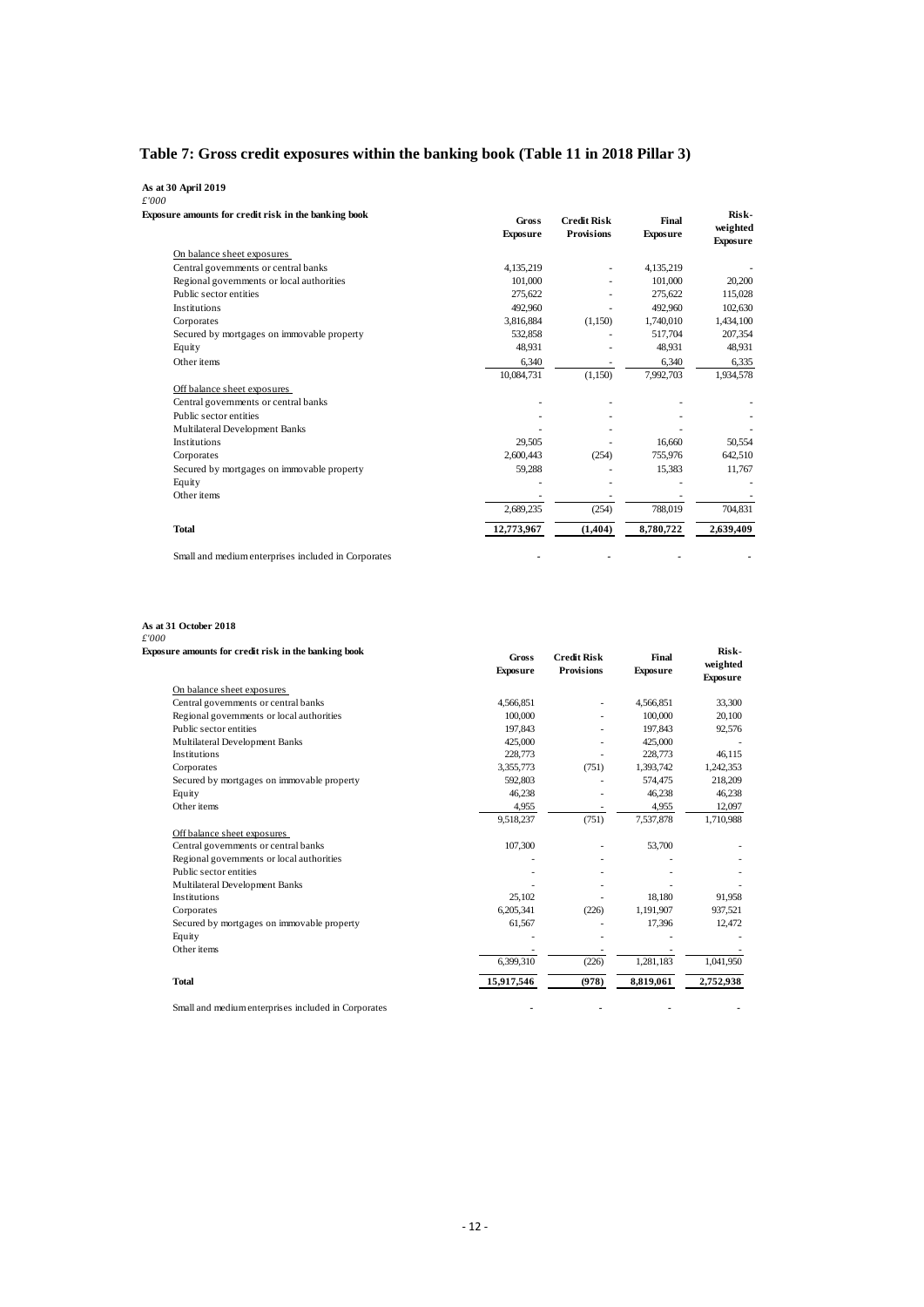### <span id="page-15-0"></span>**Table 8: Reconciliation of provision for credit losses (Table 20 in 2018 Pillar 3)**

|                                     | 30 April 2019<br>(Under IFRS 9)<br>£'000 | 31 October 2018<br>(Under IFRS 9)<br>£'000 |
|-------------------------------------|------------------------------------------|--------------------------------------------|
| Provisions brought forward          | 4,543                                    | 5,084                                      |
| Provisions raised during the period | 3,498                                    | 1,495                                      |
| Net write-offs                      |                                          | (2, 142)                                   |
| Exchange rate and other             |                                          | 106                                        |
| Provisions as at period end         | 8.041                                    | 4,543                                      |

No specific adjustments were proposed as at 30 April 2019 (2018: nil).

#### <span id="page-15-1"></span>**Table 9: Trading credit risk (Table 21 in 2018 Pillar 3)**

| As at 30 April 2019<br>£'000                      |                          |                          |                                      |
|---------------------------------------------------|--------------------------|--------------------------|--------------------------------------|
| Counterparty credit risk exposure by products     | Gross<br><b>Exposure</b> | Final<br><b>Exposure</b> | Risk-<br>weighted<br><b>Exposure</b> |
| Calculated under the Standardised Approach        |                          |                          |                                      |
| Exchange traded derivatives                       | 1,258,641                | 825,925                  | 123,478                              |
| OTC derivatives                                   | 537,214                  | 30,781                   | 5,999                                |
| <b>SFTs</b>                                       | 3,561,909                | 3,561,909                | 1,845,591                            |
| <b>Total</b>                                      | 5,357,764                | 4,418,614                | 1,975,068                            |
| As at 31 October 2018                             |                          |                          |                                      |
| £'000                                             |                          |                          |                                      |
| Counterparty credit risk exposure by products     | Gross<br><b>Exposure</b> | Final<br><b>Exposure</b> | Risk-<br>weighted<br><b>Exposure</b> |
| <b>Calculated under the Standardised Approach</b> |                          |                          |                                      |
| Exchange traded derivatives                       | 1,181,319                | 971,849                  | 186,557                              |
| OTC derivatives                                   | 568,364                  | 26,812                   | 6,096                                |
| <b>SFTs</b>                                       | 3,098,157                | 3,098,157                | 1,710,018                            |
| <b>Total</b>                                      | 4,847,840                | 4,096,818                | 1,902,672                            |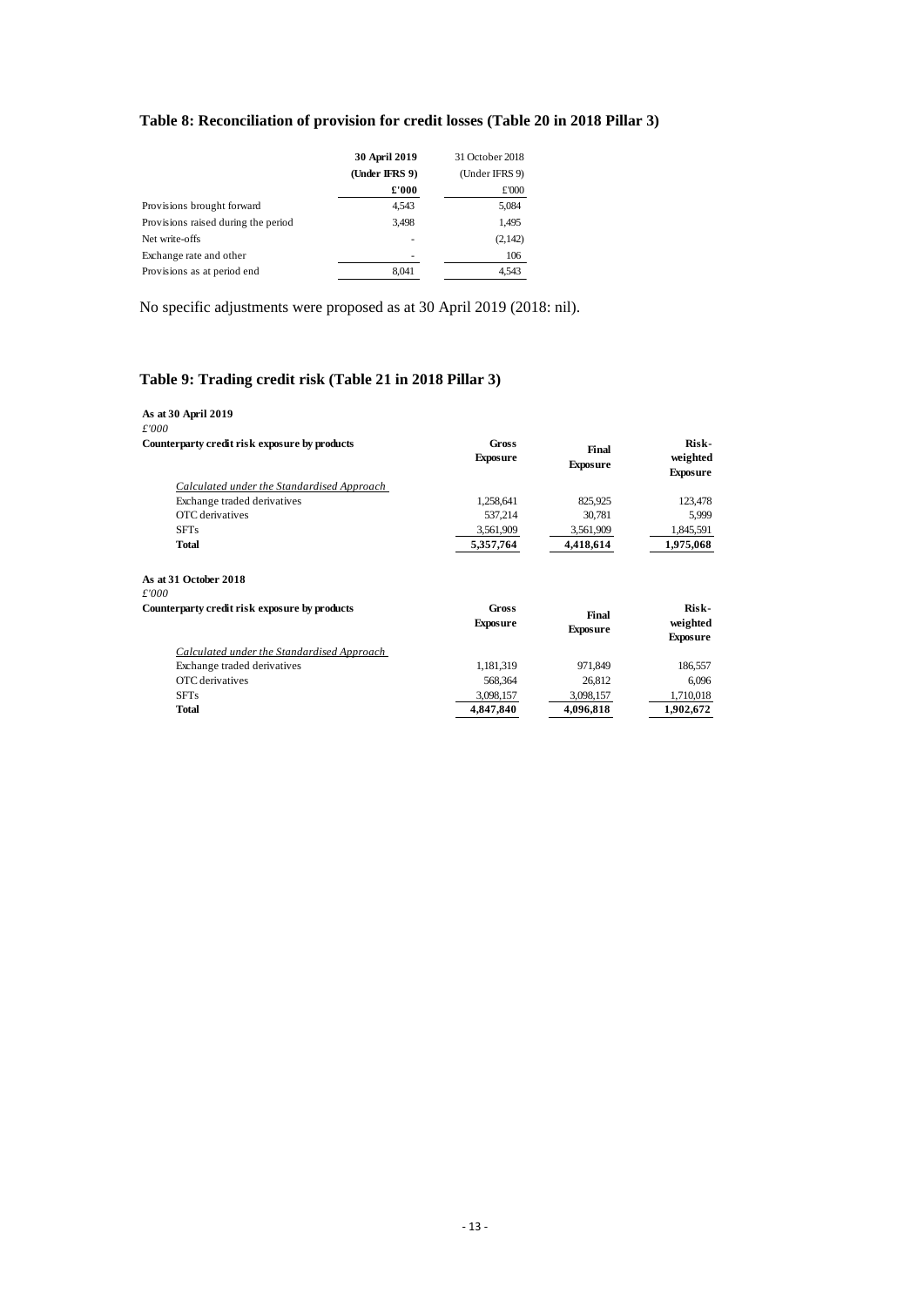### <span id="page-16-0"></span>**Table 10: Counterparty credit risk by exposure class (Table 22 in 2018 Pillar 3)**

#### **As at 30 April 2019**

*£'000*

| Exposure amounts for counterparty credit risk in trading book | Gross<br><b>Exposure</b> | Final<br><b>Exposure</b> | Risk-<br>weighted<br><b>Exposure</b> |
|---------------------------------------------------------------|--------------------------|--------------------------|--------------------------------------|
| Calculated under the Standardised Approach                    |                          |                          |                                      |
| Central governments or central banks                          | 60.501                   | 60.501                   | $\overline{4}$                       |
| International Organisation                                    | 6,556                    | 6,556                    |                                      |
| Public sector entities                                        | 61.330                   | 61.330                   | 12.266                               |
| <b>Institutions</b>                                           | 3,923,219                | 3,004,594                | 869,567                              |
| Corporates                                                    | 1,306,159                | 1,285,633                | 1,093,232                            |
| Total                                                         | 5,357,764                | 4,418,614                | 1,975,068                            |

**As at 31 October 2018**

*£'000*

| Exposure amounts for counterparty credit risk in trading book | Gross<br><b>Exposure</b> | Final<br><b>Exposure</b> | Risk-<br>weighted<br><b>Exposure</b> |
|---------------------------------------------------------------|--------------------------|--------------------------|--------------------------------------|
| Calculated under the Standardised Approach                    |                          |                          |                                      |
| Central governments or central banks                          | 228,847                  | 228,847                  | 3.096                                |
| International organisations                                   | 26,017                   | 26,017                   |                                      |
| Public sector entities                                        | 9.727                    | 9.727                    | 1.945                                |
| <b>Institutions</b>                                           | 3,138,598                | 2,413,081                | 616,437                              |
| Corporates                                                    | 1,444,651                | 1,419,146                | 1,281,194                            |
| <b>Total</b>                                                  | 4,847,840                | 4,096,818                | 1,902,672                            |

Small and medium enterprises, included in Corporates - - -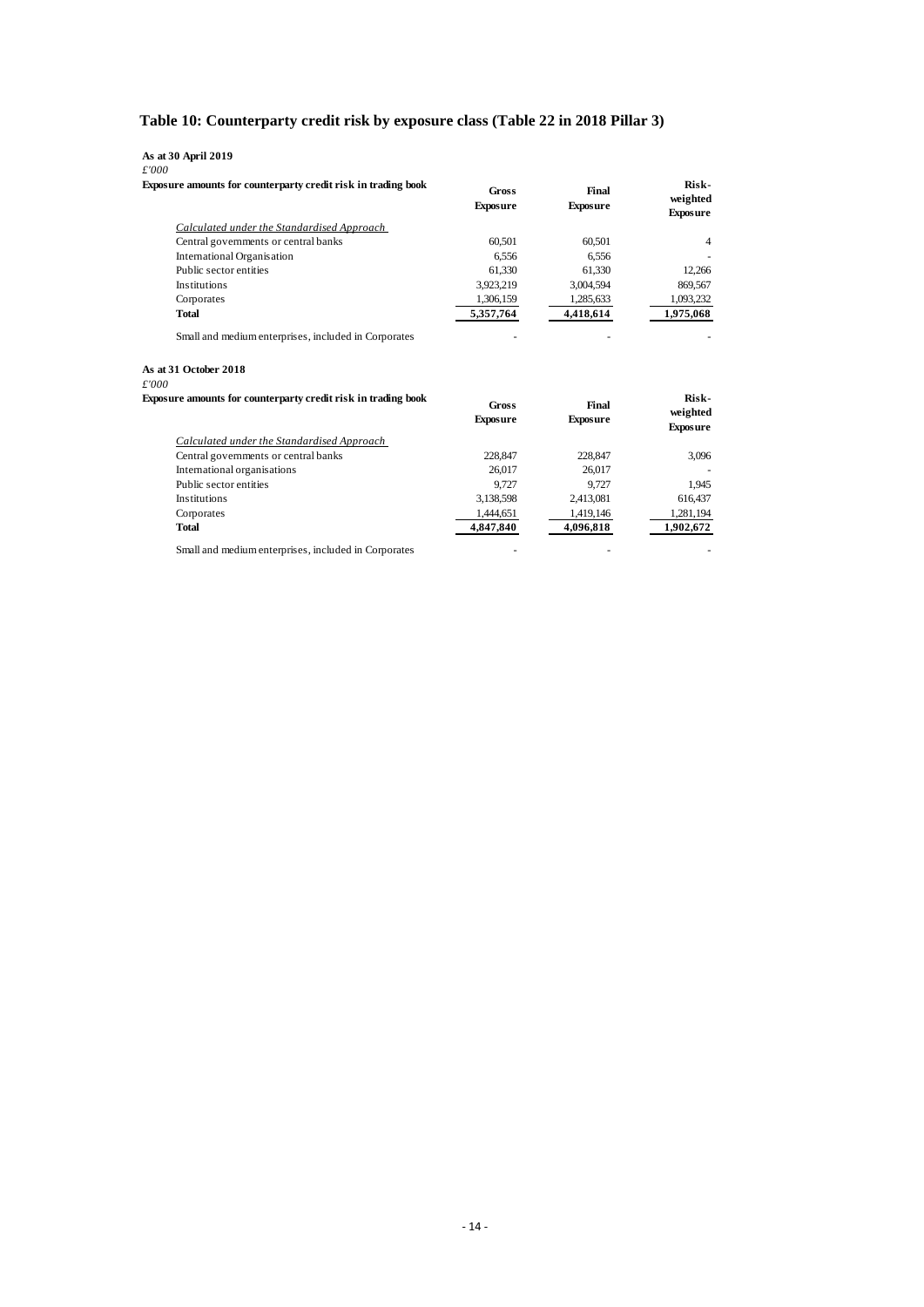#### <span id="page-17-1"></span>**Table 11: Exposures amounts subjected to the use of the ECAIs (Table 32 in 2018 Pillar 3)**

**As at 30 April 2019**

| лэ агэл лин 2017<br>£'000<br>Exposure amounts subject to the use of the ECAIs | Gross<br><b>Exposure</b> | Final<br><b>Exposure</b> | Risk-<br>weighted<br><b>Exposures</b> |
|-------------------------------------------------------------------------------|--------------------------|--------------------------|---------------------------------------|
| Central governments or central banks                                          | 298,700                  | 298,700                  |                                       |
| Regional governments or local authorities                                     | 101,000                  | 101.000                  | 20,200                                |
|                                                                               |                          |                          |                                       |
| Public sector entities                                                        | 273,500                  | 273,500                  | 114.604                               |
| Multilateral Development Banks                                                | 674.917                  | 674.917                  |                                       |
| <b>Institutions</b>                                                           | 2,707,900                | 1,831,846                | 621,607                               |
| Corporates                                                                    | 1,735,267                | 1,048,319                | 583,283                               |
| Total                                                                         | 5,791,284                | 4,228,282                | 1,339,693                             |

#### **As at 31 October 2018**

| £'000                                                   | Gross<br><b>Exposure</b> | Final<br><b>Exposure</b> | Risk-<br>weighted<br><b>Exposures</b> |
|---------------------------------------------------------|--------------------------|--------------------------|---------------------------------------|
| <b>Exposure amounts subject to the use of the ECAIs</b> |                          |                          |                                       |
| Central governments or central banks                    | 184,609                  | 131.009                  |                                       |
| Regional governments or local authorities               | 100,000                  | 100,000                  | 20,100                                |
| Public sector entities                                  | 196.900                  | 196.900                  | 92,387                                |
| Multilateral Development Banks                          | 425,000                  | 425,000                  |                                       |
| <b>Institutions</b>                                     | 1,875,534                | 1,172,236                | 393,548                               |
| Corporates                                              | 5,062,767                | 1,195,259                | 780,851                               |
| <b>Total</b>                                            | 7.844.810                | 3.220.405                | 1.286.886                             |

## <span id="page-17-0"></span>**6.0 Market Risk**

#### <span id="page-17-2"></span>**Table 12: Market risk by risk type (Table 34 in 2018 Pillar 3)**

| As at 30 April 2019                    | Risk-<br>weighted<br><b>Exposure</b> | Capital<br>Requirement |
|----------------------------------------|--------------------------------------|------------------------|
| £'000                                  |                                      |                        |
| Interest rate risk                     | 2,252,600                            | 180,208                |
| of which: Securitisation position risk | 5,776                                | 462                    |
| Equity risk                            | 29,075                               | 2,326                  |
| Foreign-exchange risk                  | 44,150                               | 3,532                  |
| Settlement risk                        |                                      |                        |
| Commodities risk                       | 7,263                                | 581                    |
|                                        | 2,333,088                            | 186,647                |

| As at 31 October 2018                  | Risk-<br>weighted<br><b>Exposure</b> | Capital<br>Requirement |
|----------------------------------------|--------------------------------------|------------------------|
| £'000                                  |                                      |                        |
| Interest rate risk                     | 2.266.363                            | 181,309                |
| of which: Securitisation position risk | 4.622                                | 370                    |
| Equity risk                            | 48.957                               | 3.917                  |
| Foreign-exchange risk                  | 163,545                              | 13,084                 |
| Settlement risk                        |                                      |                        |
| Commodities risk                       | 4,819                                | 385                    |
|                                        | 2,483,684                            | 198,695                |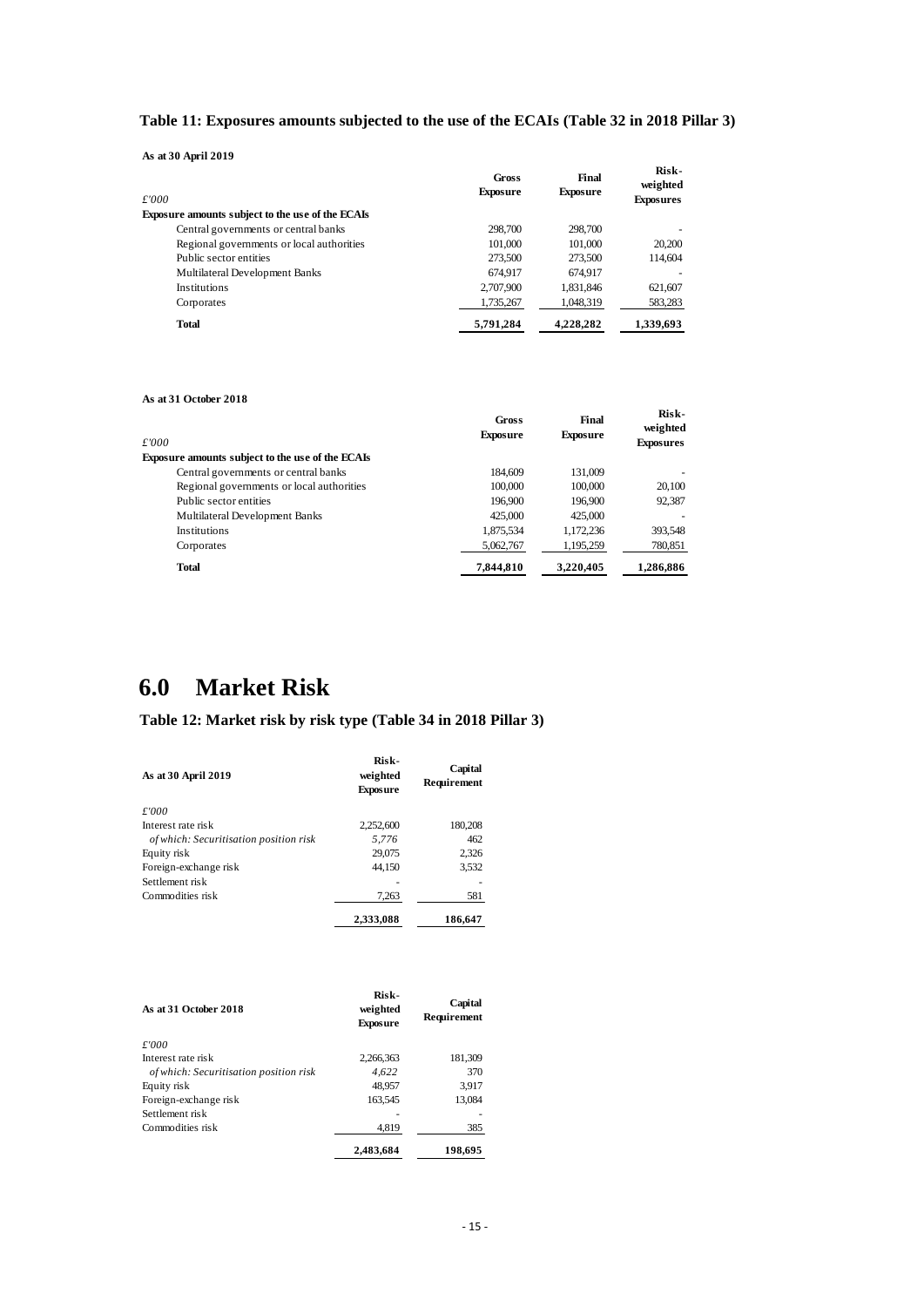### <span id="page-18-0"></span>**6.1 Securitisations**

### <span id="page-18-1"></span>**Table 13: Exposures by underlying exposure type (Table 35 in 2018 Pillar 3)**

**As at 30 April 2019**

| £'000                      |                 |                                  |                        |
|----------------------------|-----------------|----------------------------------|------------------------|
| <b>Exposure Type</b>       | <b>Exposure</b> | Risk-weighted<br><b>Exposure</b> | Capital<br>Requirement |
| Traditional securitisation |                 |                                  |                        |
| Residential mortgages      | 6.008           | 1.202                            | 96                     |
| Credit card receivables    | ۰               | ۰                                |                        |
| Consumer loans             | ۰               |                                  |                        |
| Other assets               | 22,873          | 4,575                            | 366                    |
|                            | 28,881          | 5,776                            | 462                    |

| As at 31 October 2018<br>£'000<br><b>Exposure Type</b> | <b>Exposure</b>  | Risk-weighted<br><b>Exposure</b> | Capital<br>Requirement |
|--------------------------------------------------------|------------------|----------------------------------|------------------------|
| Traditional securitisation<br>Residential mortgages    | ۰                | ۰                                |                        |
| Credit card receivables                                | ۰                | ۰                                | ۰                      |
| Consumer loans                                         | ۰                | -                                | ۰                      |
| Other assets                                           | 23,110<br>23,110 | 4,622<br>4.622                   | 370<br>370             |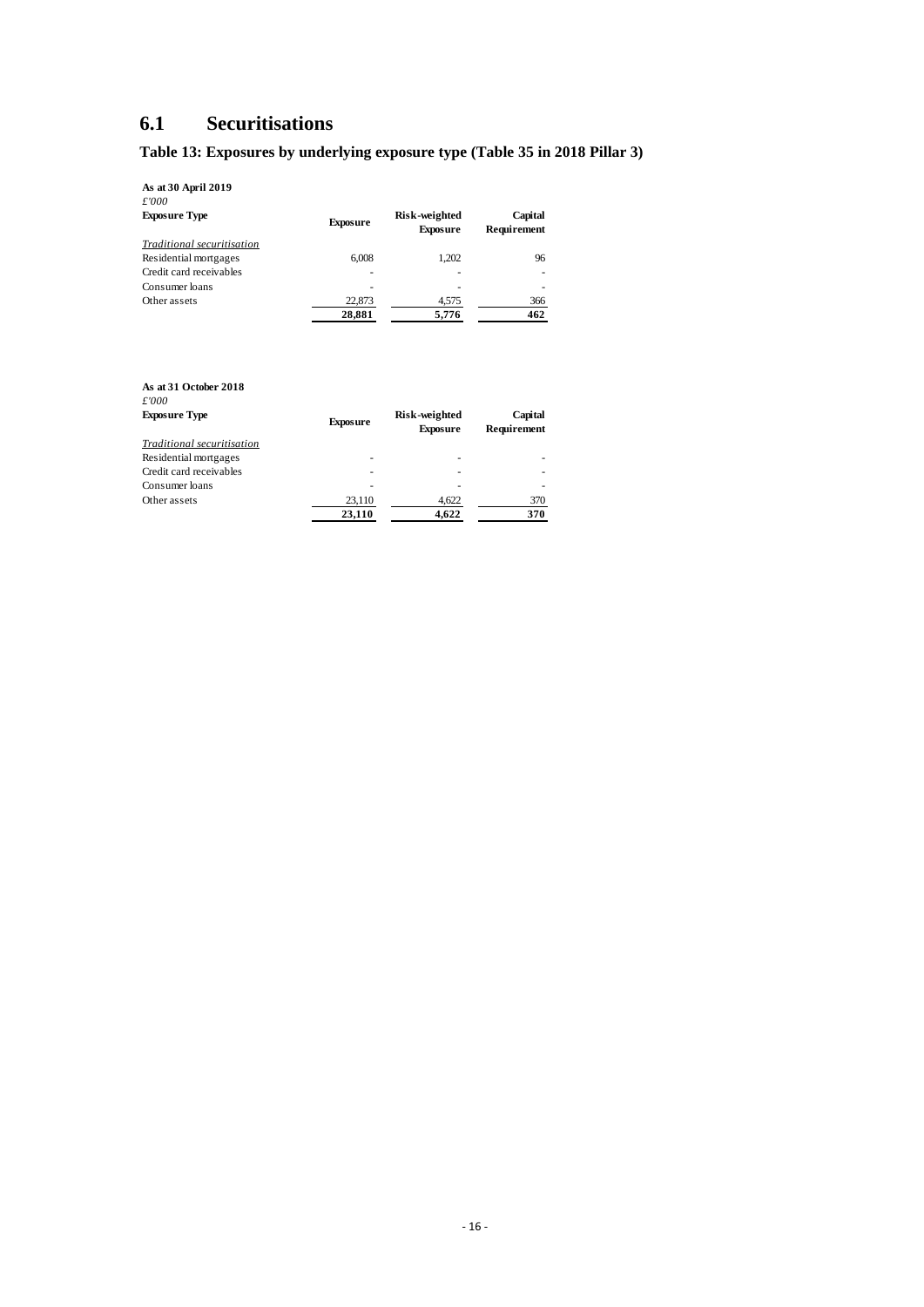#### <span id="page-19-5"></span>**Table 14: Securitisation exposures by seniority (Table 36 in 2018 Pillar 3)**

| As at 30 April 2019   |                 |                                  |                        |
|-----------------------|-----------------|----------------------------------|------------------------|
| £'000                 |                 |                                  |                        |
| Tranche               | <b>Exposure</b> | Risk-weighted<br><b>Exposure</b> | Capital<br>Requirement |
| Senior                | 22,873          | 4,575                            | 366                    |
| Mezzanine             | 6,008           | 1,202                            | 96                     |
| First loss            |                 |                                  |                        |
|                       | 28,881          | 5,776                            | 462                    |
| As at 31 October 2018 |                 |                                  |                        |
| £'000                 |                 |                                  |                        |
| Tranche               | <b>Exposure</b> | Risk-weighted<br><b>Exposure</b> | Capital<br>Requirement |
| Senior                | 21,338          | 4,268                            | 341                    |
| Mezzanine             | 1,773           | 355                              | 28                     |
| First loss            |                 |                                  |                        |
|                       | 23,110          | 4,622                            | 370                    |

### <span id="page-19-0"></span>**7.0 Operational Risk**

No update required.

## <span id="page-19-1"></span>**8.0 Non-trading Book Equity Exposures**

<span id="page-19-6"></span>**Table 15: Non-trading book equity exposures (Table 38 in 2018 Pillar 3)**

| £'000                        | <b>30 April 2019</b><br><b>Unlisted</b> | 31 October 2018<br><b>Unlisted</b> |
|------------------------------|-----------------------------------------|------------------------------------|
| Cost                         | 925                                     | 925                                |
| Accumulated unrealised gains | 45,313                                  | 44,532                             |
|                              | 46,238                                  | 45,457                             |
| Realised gains/(losses)      |                                         |                                    |
| Unrealised gains/(losses)    | 2.052                                   | 781                                |
| <b>Total</b>                 | 48,290                                  | 46,238                             |
| Accumulated unrealised gains | 47,365                                  | 45,313                             |
| Less: Deferred tax           | (11, 377)                               | (10, 884)                          |
| AFS reserve                  | 35.988                                  | 34.429                             |

## <span id="page-19-2"></span>**9.0 Interest Rate Risk in the Banking Book**

No update required.

### <span id="page-19-3"></span>**10.0 Liquidity Risk**

No update required.

### <span id="page-19-4"></span>**11.0 Remuneration**

No update required.